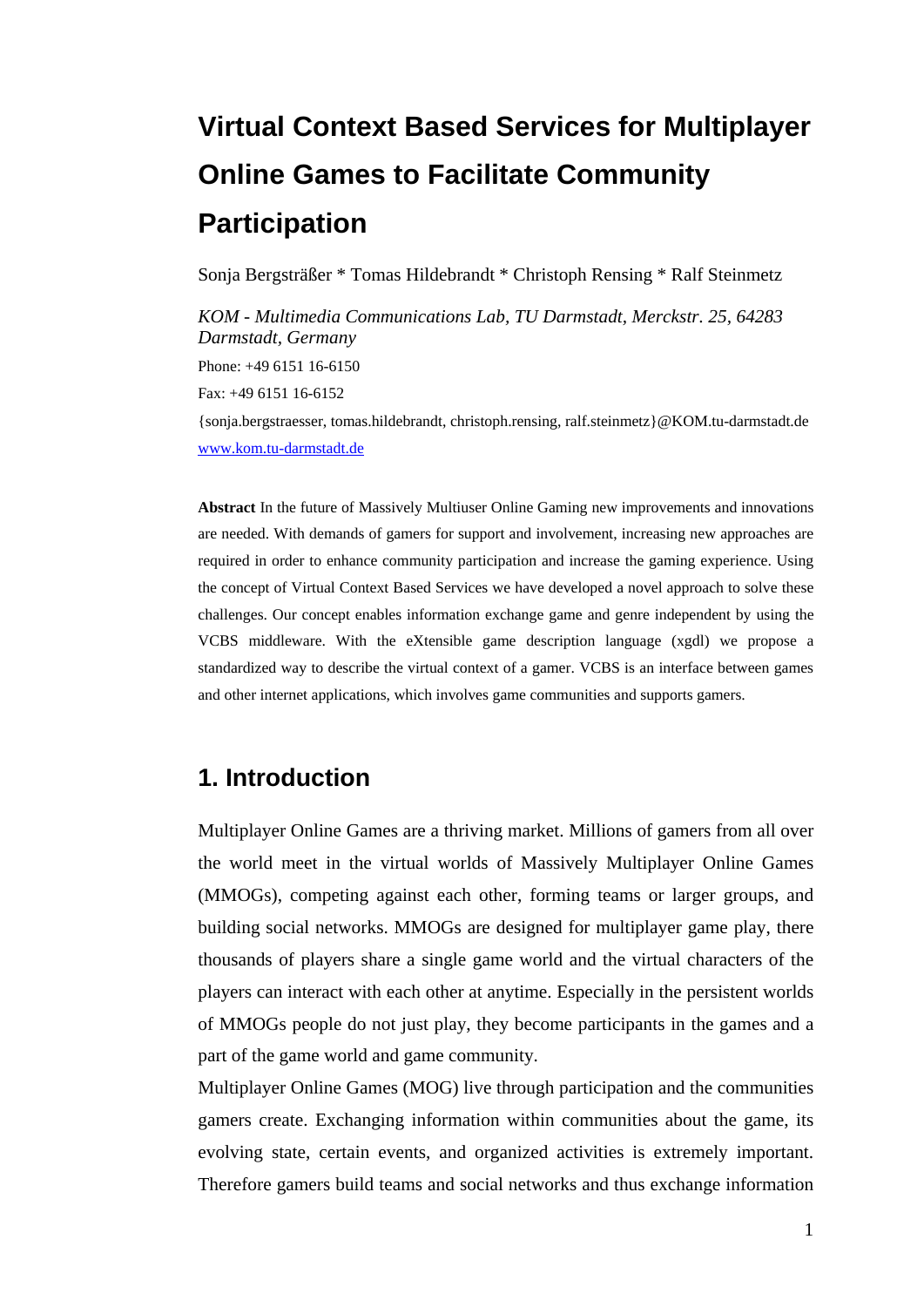with state of the art (e.g. web 2.0) tools (e.g. [1], [2]). Examples for such tools are wikis with guidelines for a game, forums where tactics are discussed, websites and blogs where teams present themselves and their members. All these activities are initiated by the game community. Also, multiple tools are used by the community to enhance teamwork and collaboration (e.g. shared calendars or voice communication tools). All these tools and activities are separated from the game itself. There is no information exchange possible and the information which is provided by the community cannot be accessed in-game and vice versa. So the game communities shape another virtual space around the game including meeting points, discussion platforms, knowledge bases, this is called the environment of a game.

Making in-game information available allows the improvement of community activities and tools. MMOGs partially provide in-game support for organization of players in clans or guilds, but this only covers a small amount of the community's needs. To Maintain a group of players additional organisation is needed (e.g. to recruit new members, coordinate events or distribute duties). If it is possible for a gamer to present his gaming achievements on a website he can show his status to other gamers in the community. This for instance makes it much easier to find new members for a team.

In order to enhance MMOGs, support for gamers, and community participation we propose to use Virtual Context Based Services (VCBS). This concept enables information exchange between a game and its environment and the integration of services (e.g. communication services, cooperation services or information services). External services are integrated directly into a game based on the virtual situation of the gamer. With Virtual Context Based Services a guideline service, for example, can be used inside a game and there information according to current tasks can be retrieved directly. Another example is a virtual context based voice communication service. When a gamer joins an in-game group this services can automatically connect the gamer to the group's communication channel. Currently, a gamer needs to exchange the login data for a third party communication tool via in-game text chat and then leave the game, switch to the voice communication tool, connect to the server, join the right channel manually, and after the voice communication is established switch back to the game. Furthermore, services can utilize information a gamer provides during his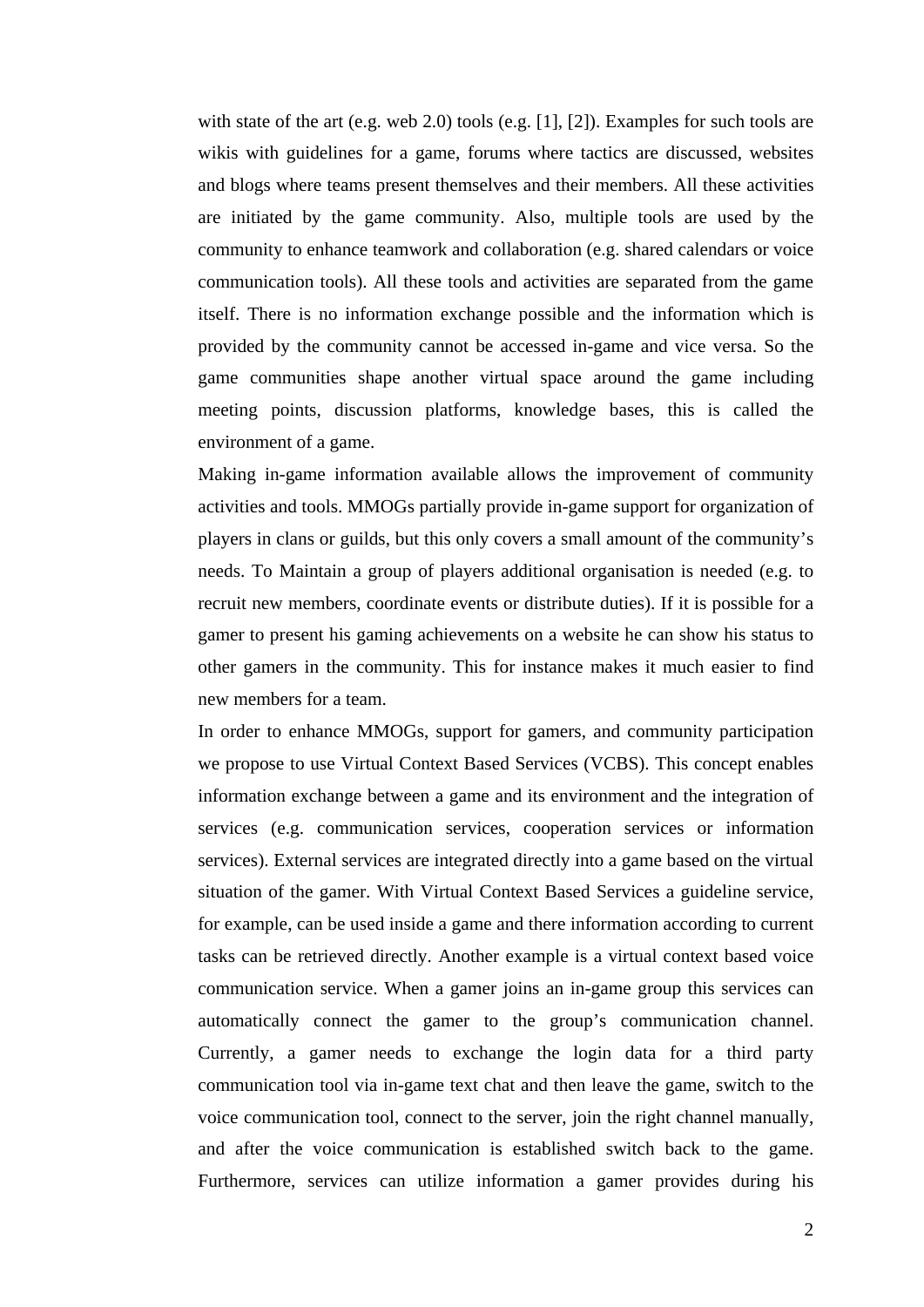presence in the game world. With a virtual location based annotation service for example a gamer can annotate locations in the virtual environment and his annotation can then be shared with other gamers or may be provided in a wiki outside the game. We have developed a VCBS middleware which enables the integration of external services into a game. The external services can be developed and provided by the game community. Thus the creative participation is enhanced and influence opportunities for the game communities are provided.

Section 2 describes gaming communities and approaches currently used. In Section 3 introduces the concept of virtual context based services and it is described how an information exchange between a game and its environment can be accomplished. Section 4 describes the basics of virtual context and virtual parameters and introduces the extensible game description language. Section 5 describes our VCBS middleware and its architecture. Section 6 gives examples of Virtual Context Based Services and Section 7 summarizes the article.

## **2. Gaming Communities and Applications Used in Addition to Games**

The development of communities has always been important in the area of computer gaming. The grouping of gamers in teams and the organisation of competitions developed over the years and today these game communities influence the whole online gaming market. The dedication of gamers to their games is generally very strong with the interaction and communication between gamers being essential elements, especially in MOGs. Gamers meet online for competitions, they support each other, organise themselves in teams, or build whole knowledge bases for games. Additionally, the possibility for gamers to have influence on design, appearance and control of a game gets more and more important.

All activities which do not take place inside the game, but are related to the game, can be found in the game environment (see Figure 1). The game community creates and maintains this environment using several tools and applications provided by the gaming industry, third parties, or the community itself, examples are knowledge bases (GuildWiki [1]), web pages of teams, clans, and guilds (MTW [2]), data archives (THOTTBOT [3]), or communication tools (TeamSpeak [4]).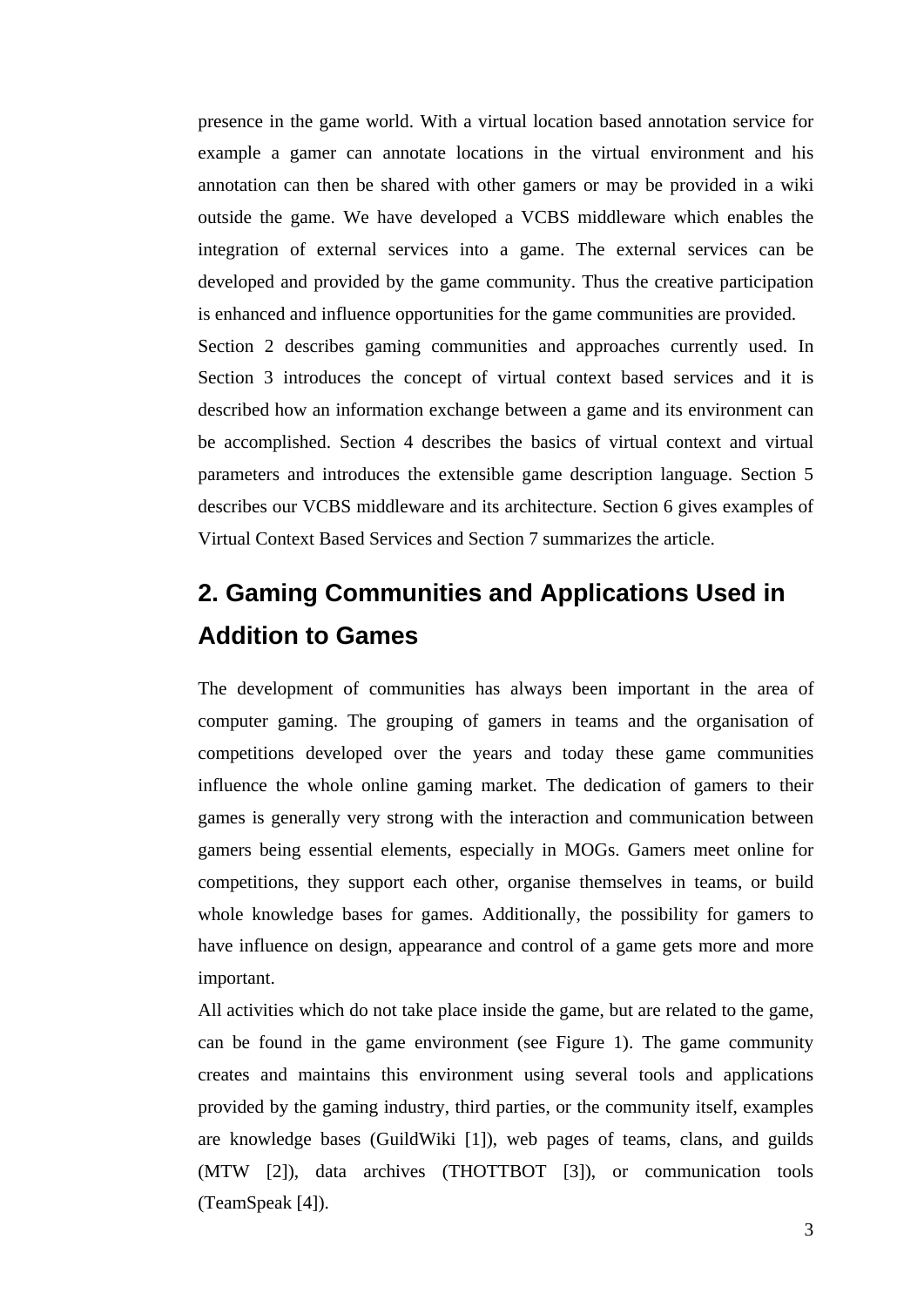

Integrated Game-based Services

#### **Fig. 1** MOG Environment

Such a game environment can be found for every MOG. Beyond the activities in the game environment, those games providing influence opportunities gain an extra benefit from the creative participation of the community. Some games include map editors where the community can design new levels and therewith enrich the variety of the game. The games industry also has begun to understand the creativity and developing power the community possesses. New titles such as Spore [5] or LittleBigPlanet [6] have been created with the intent of being developed by their communities. Thus, the content provision in these games shifts from the game developer to the game community.

Another approach are user created add-ons allowing gamers to customize parts of a game. For example, World of Warcraft (WoW) [7] offers the possibility to modify the User Interface (UI) through game add-ons. Although the changes that can be made to the UI of WoW have only a minimal influence, the community is very active creating various add-ons for the game (the internet portal curse.com [8] alone offers nearly 5000 WoW add-ons the community has created). The ideas of some of the more popular and helpful add-ons have been adopted by the developers and integrated into the official game through update patches.

However, the game worlds of MOGs are still isolated applications and no information exchange between a game and its game environment is possible (see Figure 2). In a current setting a gamer who seeks additional information or a guideline to a problem he is facing in a game, must leave the game, switch to his browser, find a website or wiki with the information, retrieve it, and then back switch back to the game in order to continue playing. This is cumbersome and a major interruption to gaming flow.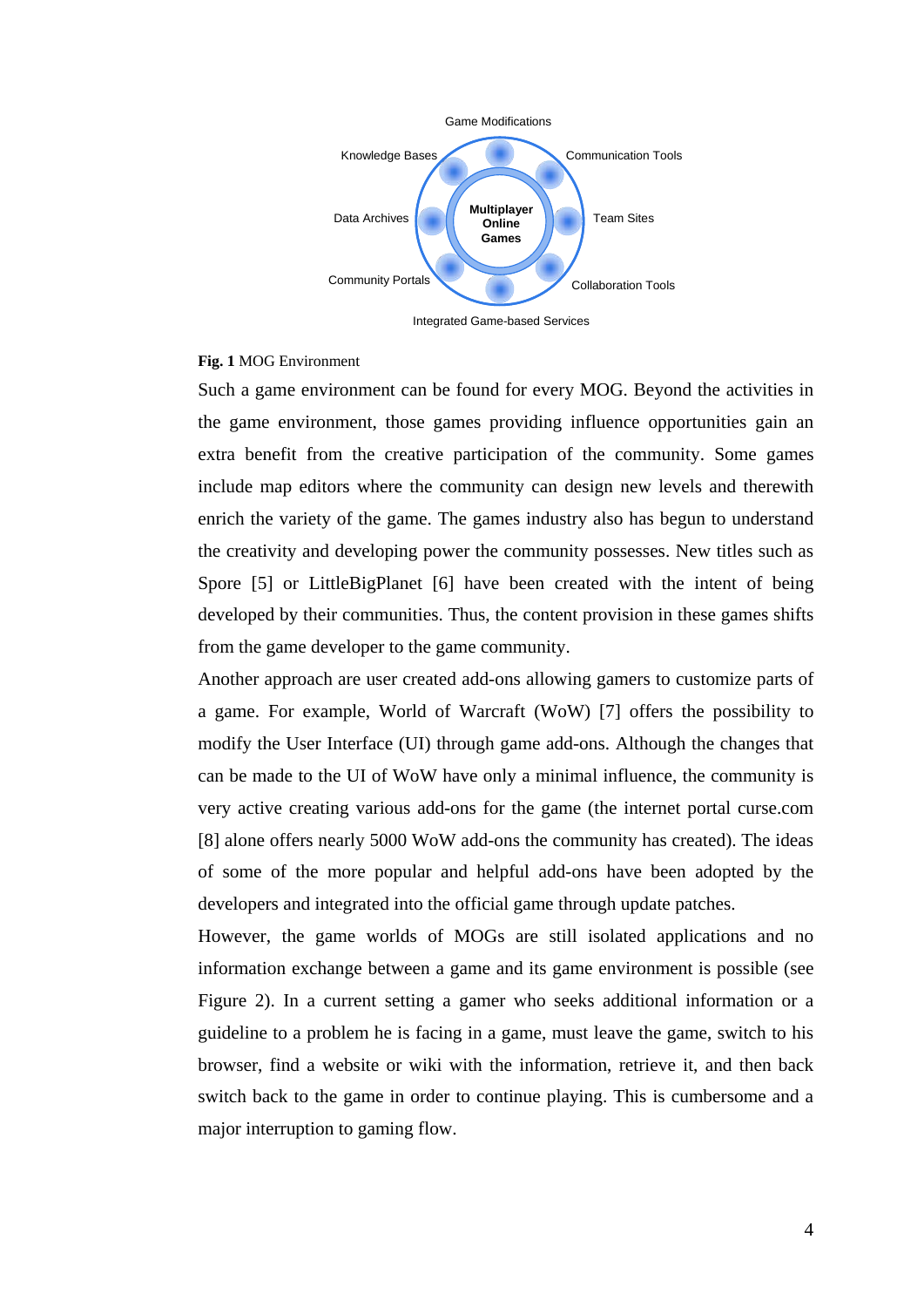

**Fig. 2** Different Applications used in Addition to Gaming

First attempts are being made to overcome this shortcoming (e.g. developer driven game data presentation, launch platforms, or web portals (see [9])). Developer driven game data presentation is the presentation of in-game data on special websites provided by the game developers or publishers. On those websites certain information from a game and its players is presented. There the game developers utilize an unidirectional connection from the game servers to the presentation website. The gamers cannot influence which kind of information is provided and cannot add their own information. Two examples of developer driven game data presentation are the statistics websites of "Enemy Territory: Quake Wars" [10] and the "World of Warcraft Armory" [11]. The Enemy Territory: Quake Wars statistics website includes player statistics such as usage of classes or weapons, win/loss ratios, or game achievements. The World of Warcraft Armory provides information about characters (arena teams, guilds, or character equipment and skills) and the game world (items, dungeons, NPCs).

Launch platforms combine different applications. They can include server browsers (to find suited servers in FPS or RTS games), communication applications (chat clients), or buddy lists (to organize fellow gamers). They can monitor applications on the client system so they can realize when a game they support has been started by the gamer. Examples for launch platforms are ESL Wire [12], Steam [13] or Xfire [14].

In contrast to developer driven game data presentation are web portals hosted by third parties. Web portals don't have direct access to information from the game servers, but use information presented on developer websites (e.g. from the World of Warcraft Amory). They mainly provide social networks for gamers (e.g. friend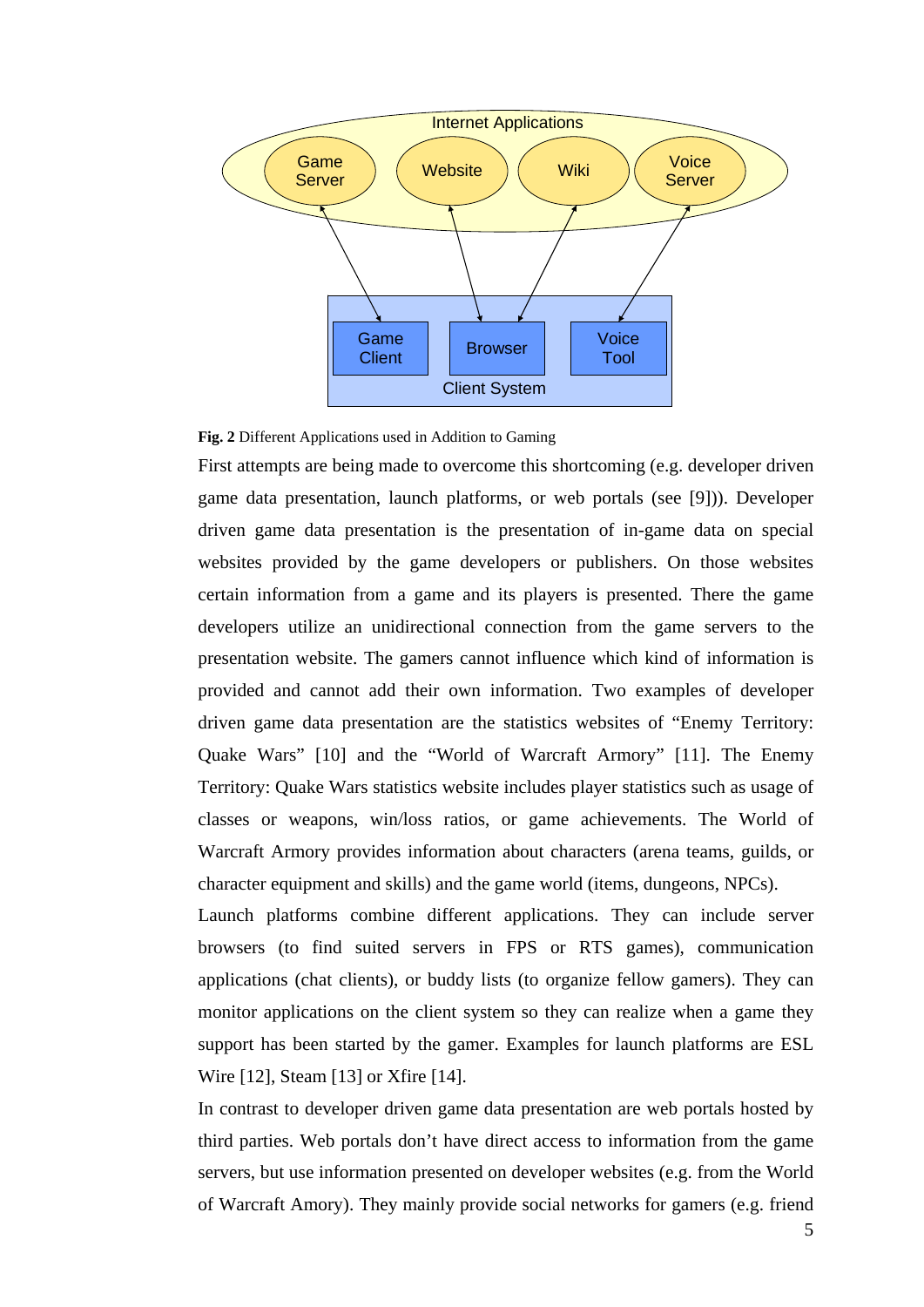lists or discussion groups) and give gamers a place to present themselves and customize their own profiles (e.g. by using blogs). Some web portals utilize additional information which can be obtained via game add-ons. Using such an add-on in-game information can be obtained from the game client and after the character has left the game, transmitted to the web portal. Examples for web portals utilizing this opportunity are buffed [15] and xchar [16].



**Fig. 3** Data Flow a) Developer Driven Game Data Presentation b) Launch Platforms c) Web Portals

Figure 3 shows the data flows of the previously introduced applications. The presented examples show first approaches which have been developed so far. No generic solution exists, suited for MOGs. Two important issues of future MOG development need to be solved: information exchange between games and their environment and inclusion of the participation of the community into the games.

Here arises an important opportunity, but also a significant challenge. The goal is to connect things that happen in-game with the game environment and vice versa and to include the accomplishments of the game communities into the game. To offer unlimited information exchange and community participation an unregulated access to MMOGs is needed, but then abuse of information would be possible. In order to prevent cheating, use of forbidden aids or unfair advantages, most of the games do not allow any connection to the game environment or the retrieval of in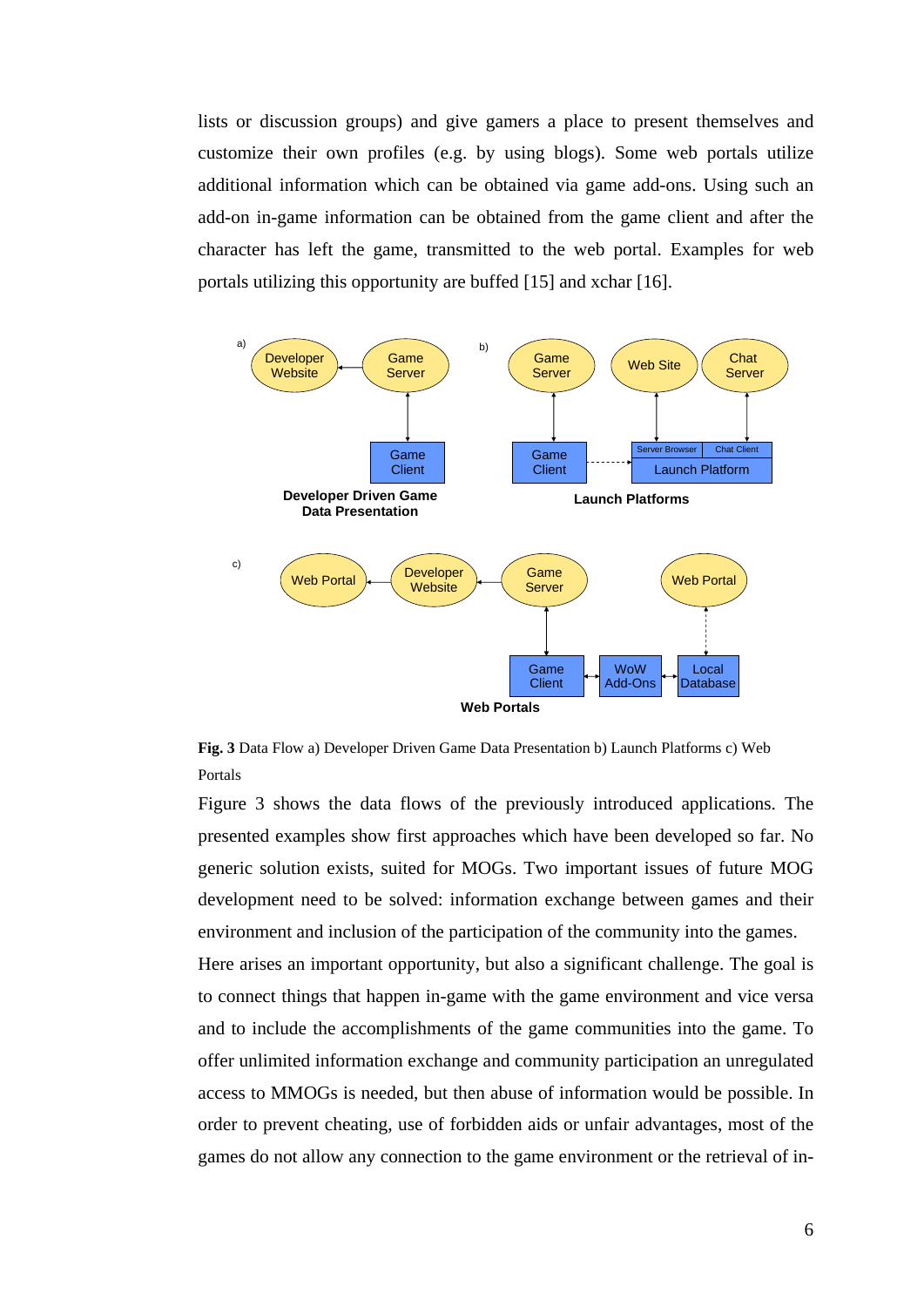game information from the outside at all. Thus, new attempts are needed to realize a regulated opening of MMOGs.

## **3. Virtual Context Based Services for the connection of game and game environment**

To enable a common information exchange between MOGs and their environment, there is need for a generalisation of interfaces and communication mechanisms. We have developed the Virtual Context Based Services middleware (VCBS middleware) providing an interface for exchanging virtual context information and external information. With the VCBS middleware different applications can provide and utilize information through services (see Figure 4). The external services can be created by game developers or the game community.



**Fig. 4** VCBS Middleware - External View and Abstract Information Flow

To connect a game with its environment two directions of the information flow have to be considered. First the use of in-game information in the game environment (game to environment) and second provision of out-game information within the game (environment to game).

In order to provide in-game information about a gamer his *virtual context* has to be taken into account. "A context is an abstract and meaningful description of the relationship between objects and their environment" [17]. Applied to virtual environments the virtual context describes the relationship between virtual objects (including the virtual characters of the users) and the virtual environment (virtual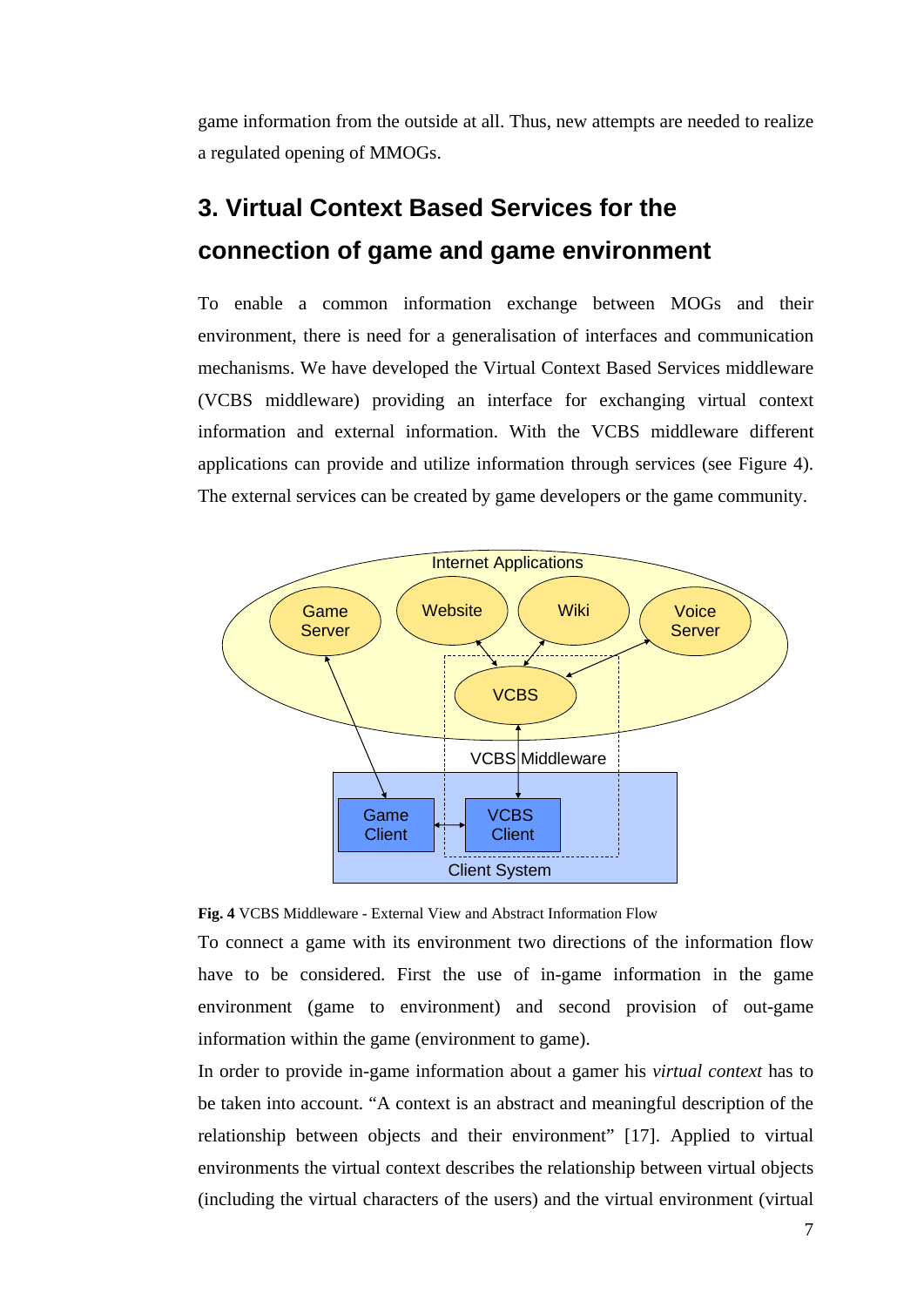world). This *in-game context information* can be collected and then made available to the game environment where it can be accessed by various applications (e.g. for online platforms to display actual in-game information, like the current position of a user in the game world). With VCBS also additional information provided by the gamer in the virtual environment can be provided associated with his virtual context (e.g. to create virtual location based annotations). The information flow from the environment to the game can be realized by providing access to *external information* in-game (e.g. guidelines the community has collected in a wiki).

In connecting both directions of the information flow the external information, which is provided in-game, can be adapted to the virtual context of the gamer (see dotted arrow in Figure 5). Certain information, the gamer might need in his current situation in the game, is provided in this manner (e.g. a guideline for the current task of the gamer or additional information about the area the gamer's character is currently located in). Figure 5 shows an abstract visualisation of the information flow between a game and its environment.



**Fig. 5** Information Flow between Game and Game Environment

Thus, both information flows are considered, the in-game context information which is provided in the game environment can be utilized by the game community and external information the community provides in the game environment is made available in the game.

In order to achieve a generic solution certain challenges need to be addressed. Those challenges are the definition of virtual context and how virtual context can be described formally, the definition of interfaces for MOGs, capturing and transmission of information and of the descriptions of the virtual context as well as the integration of external information into a game. Additionally, a filtering mechanism to regulate the information flow has to be integrated.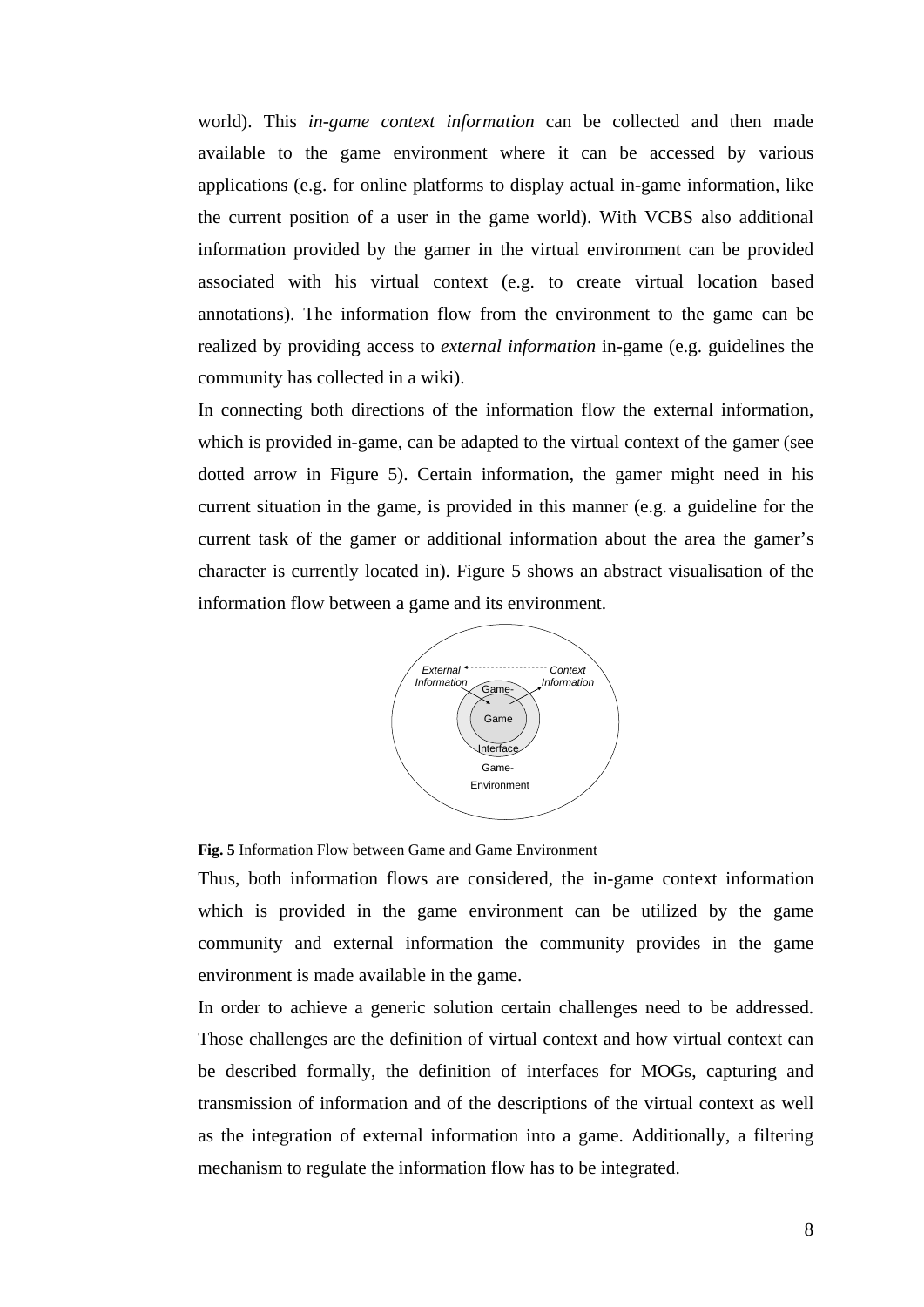Defining virtual context and a formal description of virtual context which are the foundations for the interconnection between game and game environment and constitute the base for generic game interfaces are presented in the following section. Subsequently information transmission and integration are introduced.

## **4. Virtual Context Description**

To describe the virtual context of a gamer his virtual alter ego (avatar or virtual character), which is the gamers representation in the virtual world, has to be analyzed. This virtual character and the interaction of the character with the virtual world determine the virtual situation of a gamer. This virtual situation can be described through virtual context likewise context in the real world can be used to describe the situation of a person.

### **4.1 Context Based Service Provision**

A virtual character has a certain set of interactions he can perform [18]. This depends on the class of the character and how he is skilled (during the development of a virtual character it is possible for a gamer to specialize his character and to acquire new skills). The set union of all interactions a virtual character can perform with the virtual world defines his *principle interaction opportunities*. But the character can not perform every interaction at any time (e.g. to use a swimming skill there has to be deep enough water).

The interaction a virtual character performs in a certain situation depends on influence factors. Those influence factors are the *virtual* and *real parameters*. Virtual parameters (such as equipment, location, or status of the character) describe the virtual context a virtual character has in a current virtual situation. Real parameters (such as goals, availability, or experiences of the gamer) are user dependent and describe the gamer's real context. The virtual situation of a character reduces the set of interactions he can perform in his current situation to the *actual interaction opportunities*. Finally, the gamer decides based on his real context which interaction is appropriate for him and chooses the *actual performed interaction*.

Likewise the principle interaction opportunities all possible services could be offered to a user at any time. The idea of Virtual Context Based Services is the provision of services regarding the virtual situation of a gamer's character. Thus,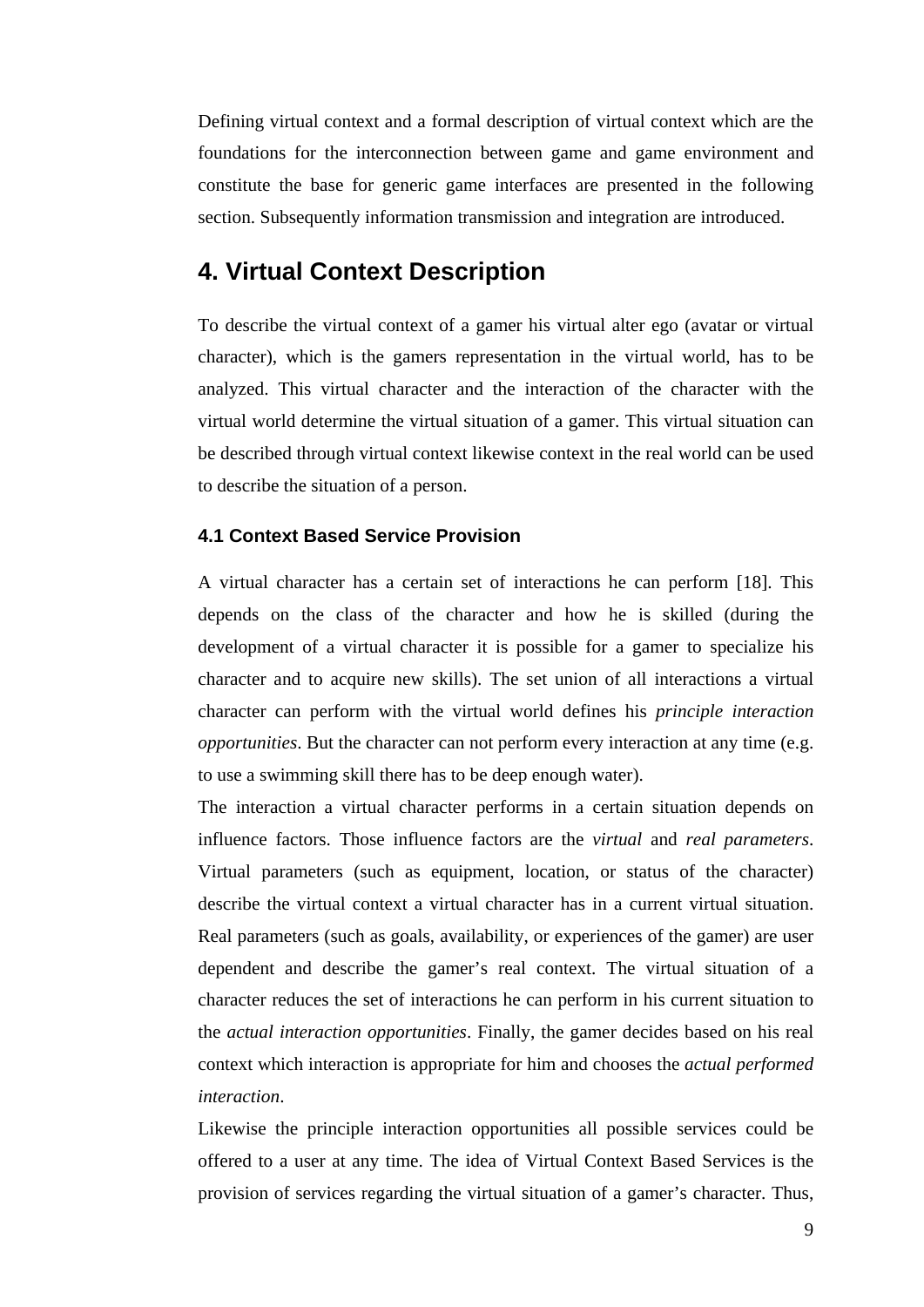only those services suitable to his current situation are offered to him (see Figure 6).



### **Fig. 6** Abstract VCBS model

Figure 6 visualizes the connection of services and interactions. The *principle interaction opportunities* of a gamer are reduced by his current *virtual situation* to a set of *actual interaction opportunities*. The *virtual situation* incorporates virtual parameters such as, *equipment*, *location* and *status*. The *principle interaction opportunities* correspond to all *possible services*. Regarding the *actual interaction opportunities* only a subset of all services is suited for a given virtual situation. For virtual context based services the *available services* correspond to the *actual interaction opportunities*. Likewise the *actual interaction opportunities* are reduced by *user-dependent* parameters of the gamer (such as, *goals*, *availability,* and *experiences*) to the *actual performed interaction*. Accordingly it depends on the user which of the available services he will use*.* So for context-aware services *used services* correspond to the *actual performed interaction*.

In addition to the virtual context based services real context-aware services can be used to tailor services to the user behavior. Both ways of context depended service provision can be used to provide services tailored to a user's behavior, preferences and current situation. This work focuses on virtual context based services. There are still many open research issues in this area. In future work we want to enhance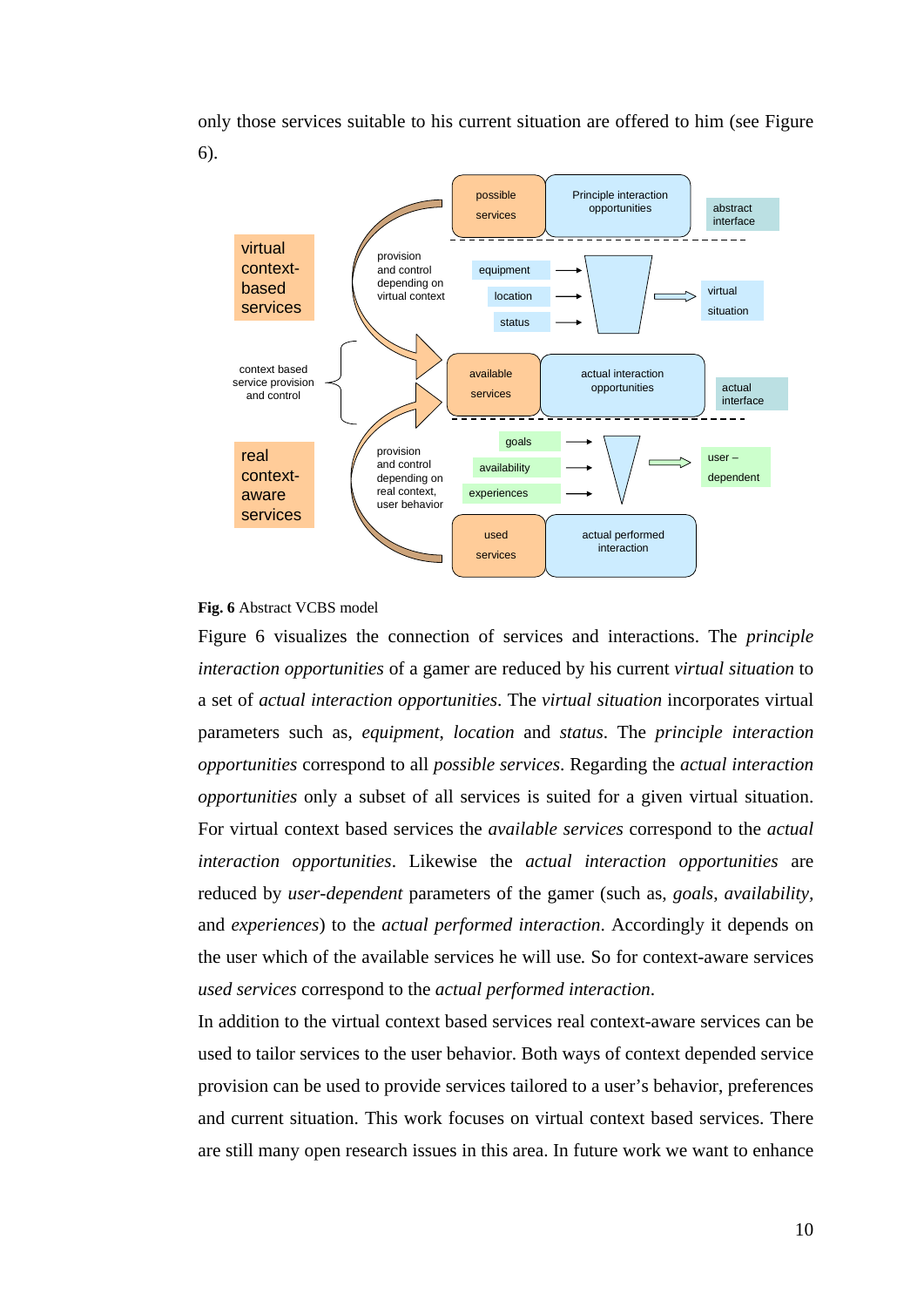virtual context based service provision by means of context-aware service provision to improve the set of available services for the gamer.

Using context information to provide services is an issue in different application domains. Commonly real context parameters collected by sensors are used to provide context aware services (e.g. [19]). Context-aware services are already used in different scenarios (e.g. communication scenarios [20], [21] or computing applications [22], [23]). The usage of virtual context based services is still actual research and the VCBS middleware is the first implementation in this field.

## **4.2 A Description Language for Virtual Context based on Virtual Parameters**

Based on the virtual context and its description data model, information exchange between a game and other internet application can take place. The game description can be used to define abstract interfaces for information exchange. This enables provision of in-game information to other applications or inclusion of external information into a game. Virtual Context Based Services utilize this data flow.

To use virtual context for the provision of services the virtual parameters needs to be standardized and formalized. However every MOG may have its own specific virtual parameters thus the main challenge in creating generic VCBS is to have a generic parameter set. We have developed a generic base set of virtual parameters valid to describe virtual context. This base parameter set is the foundation for the description of virtual context in MOGs and the information exchange between a MOG and its game environment. The base parameter set is a subset of virtual parameters, which can be generalized for MOGs. Using the base parameter set (MOG base parameter set) we have provided a generic data model, but it is also important to include genre or game specific characteristics in the description of virtual context. Thus, we have designed the description language to be extendable for different MOG genres and further for single games. The extended parameter sets always include the more generic ones to allow interoperability and a shared common base.

We have divided the parameters into four parameter categories: general, location, character, and status. The general parameter set includes general information about the player (e.g. player name), the game time (e.g. overall time the player has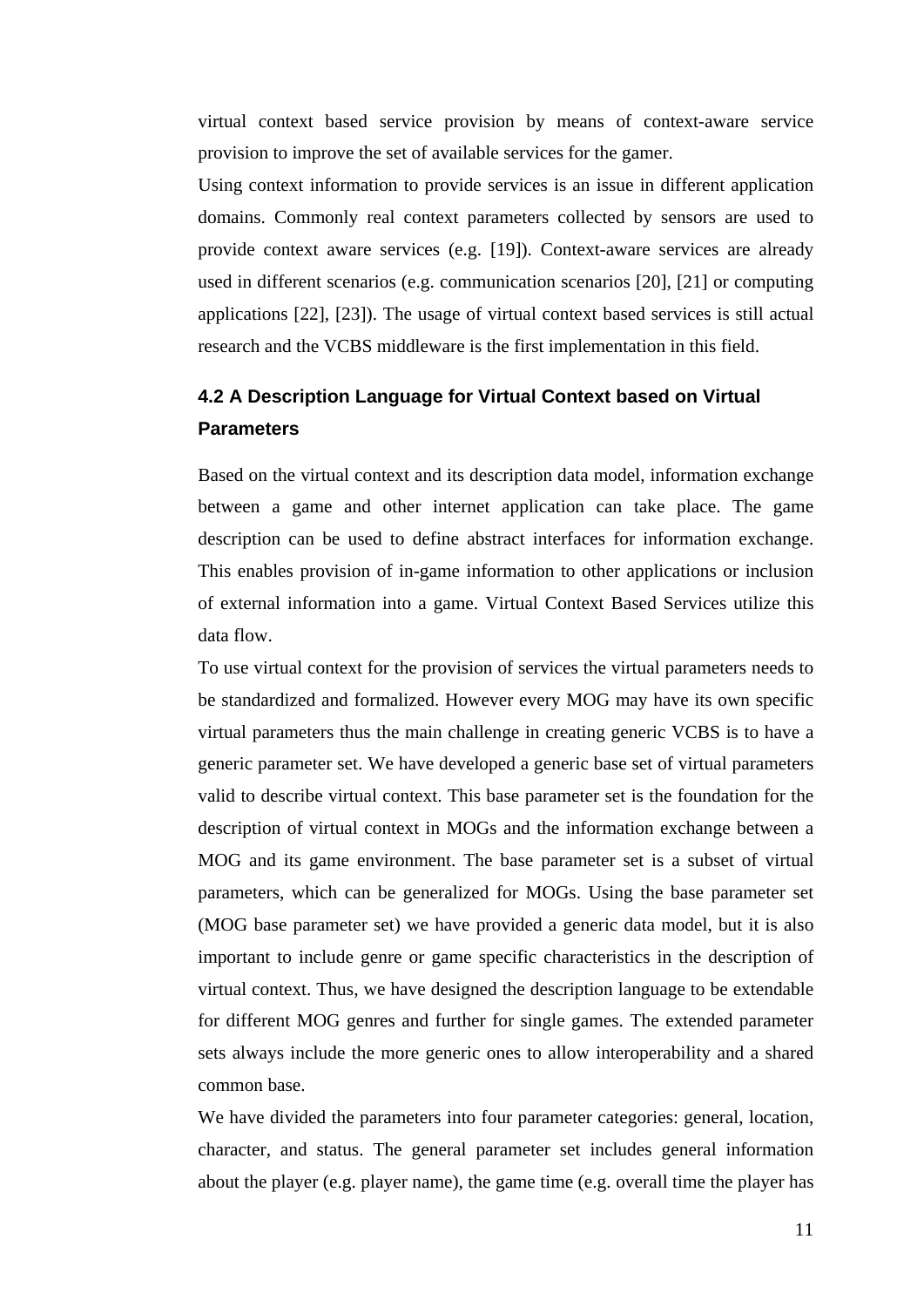played the game) and server information (e.g. server name). The location parameter set includes position information (e.g. coordinates of the character). The character set is about the virtual character of the player including specifics of the character (e.g. character name) and his equipment. The status set contains information about the current state (e.g. current action) and about grouping (e.g. if the character belongs to a group). Figure 7 shows the virtual parameters that can be applied for MOGs.

| General        | Location      | Character        | <b>Status</b>    |
|----------------|---------------|------------------|------------------|
| Player info    | Position      | Character info   | State            |
| • player_name  | • coordinates | • character name | $\bullet$ action |
| Game time      |               | • character type | Group            |
| • overall time |               | Equipment        | • grouped        |
| · session time |               | • equipped       | • group_size     |
| Server info    |               |                  |                  |
| • server name  |               |                  |                  |
| • server type  |               |                  |                  |

#### **Fig. 7** MOG Base Parameter Set

The base parameter set can be extended to cover the specifics of different MOG genres (e.g. for MMORPGs or FPS see Figure 8) and even further to describe specific games in detail. The resulting parameter sets always include the base parameter set to ensure interoperability. The different parameter sets are needed to cope with the specialized needs of the different genres and games. For example, the location information in the FPS parameters set includes additional information about the map a character is currently located on and the MMORPG parameter set includes additional information about the area a character is currently located in.

| General        | Location        | Character        | <b>Status</b>  | General        | Location         | Character         | Status           |
|----------------|-----------------|------------------|----------------|----------------|------------------|-------------------|------------------|
| Player info    | Position        | Character info   | State          | Player info    | Position         | Character info    | State            |
| · player_name  | • coordinates   | • character name | • action       | · player name  | • coordinates    | • character name  | • action         |
| Game time      | Map information | • character type | • health       | Game time      | Area information | • character_type  | • health         |
| · overall time | • map name      | $\cdot$ skin     | • amor         | • overall time | • area name      | • character class | • power          |
| · session time | • map_type      | Equipment        | Group          | · session time | • area type      | $\cdot$ race      | Group            |
| • map time     |                 | • weapon         | • grouped      | Server info    | • area level     | • level           | • grouped        |
| Server info    |                 | • ammo           | • group size   | • server name  |                  | Equipment         | • group_si:      |
| • server name  |                 | • weapons        | Ranking        | • server type  |                  | • equipped amor   | • group_ty       |
| • server_type  |                 |                  | $\bullet$ rank |                |                  | • weapon          | <b>Encounter</b> |
| • player count |                 |                  | • kills        |                |                  | $\cdot$ bag       | • pvp_pve        |
| · player max   |                 |                  | • deaths       |                |                  | $\bullet$ bank    | Guild            |
| • mutators     |                 |                  |                |                |                  | <b>Skills</b>     | · quild nar      |
|                |                 |                  |                |                |                  | • active skills   | · quild size     |
| FPS            |                 |                  |                |                |                  | • crafting        | · quild ran      |

| General        | Location         | Character         | <b>Status</b>    |  |
|----------------|------------------|-------------------|------------------|--|
| Player info    | Position         | Character info    | State            |  |
| · player name  | • coordinates    | · character name  | $\bullet$ action |  |
| Game time      | Area information | • character_type  | • health         |  |
| • overall time | • area name      | • character class | • power          |  |
| · session time | • area type      | • race            | Group            |  |
| Server info    | • area level     | · level           | • grouped        |  |
| • server name  |                  | Equipment         | • group size     |  |
| • server type  |                  | • equipped amor   | • group_type     |  |
|                |                  | • weapon          | Encounters       |  |
|                |                  | $\bullet$ bag     | • pvp_pve        |  |
|                |                  | • bank            | Guild            |  |
|                |                  | <b>Skills</b>     | · guild_name     |  |
|                |                  | · active skills   | • quild size     |  |
|                |                  | • crafting        | · quild rank     |  |

MMORPG

**Fig. 8** FPS and MMORPG Base Parameter Sets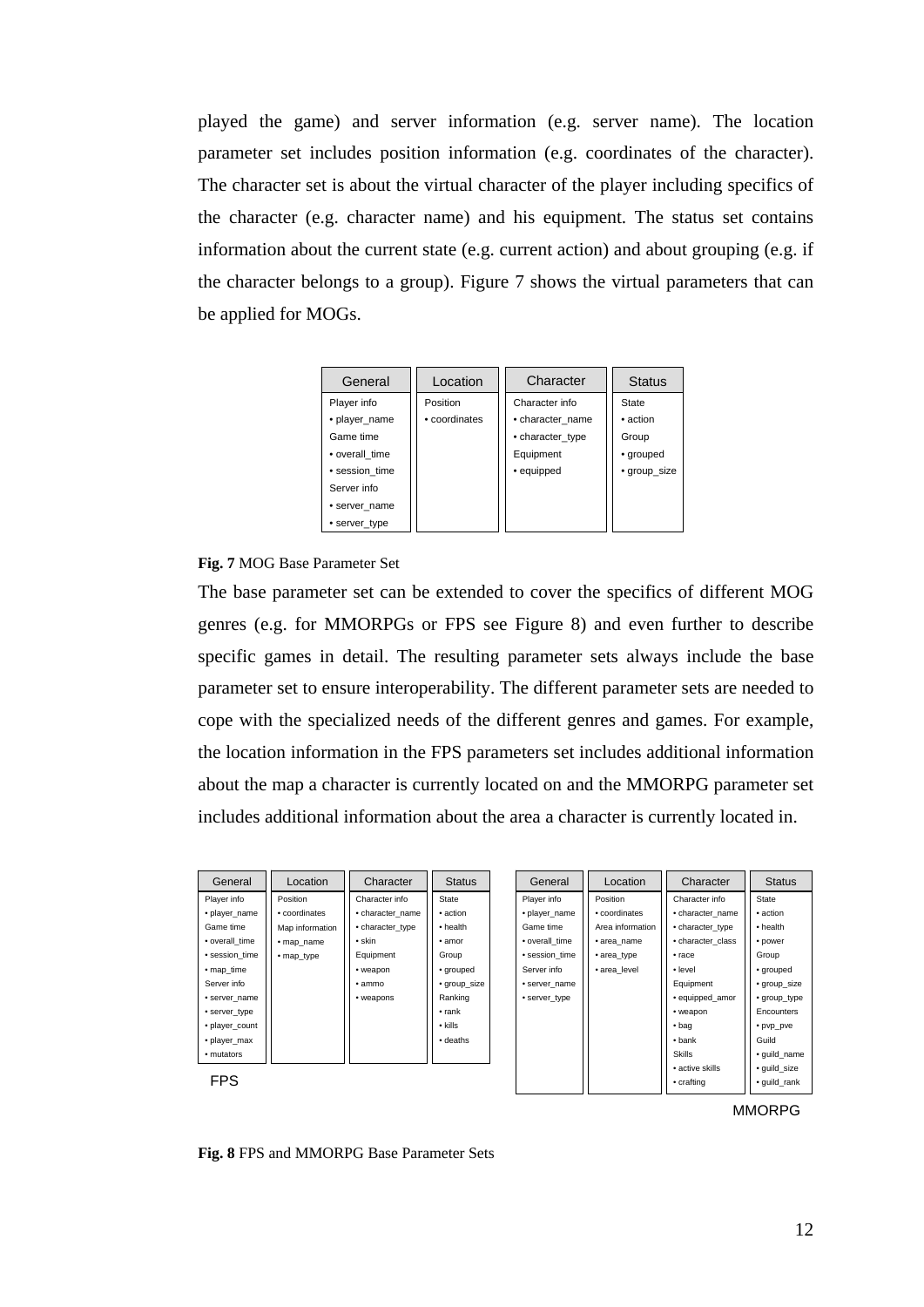Examples for virtual parameters are the position coordinates of the character in the virtual environment, his equipment (e.g. weapons, armor and ammunition), or his grouping status (if he is a member of a team, group, or another in-game institution). The parameter set is instantiated by a game and interpreted accordingly. The game specific interpretation of a parameter can be quite similar for divers MOGs (e.g. the name of the player) or it can differ (e.g. the equipment of the character or his state). A good example for a differing interpretation is the equipment in Role-Playing Games (RPGs) in contrast to the equipment in a Real-Time Strategy (RTS) game. In a RPG a virtual character has certain clothing and accessories with which he is equipped, the equipment in a RTS game may include the buildings that are under the character's control or with which he may be associated.

However by finding a generalization, as we have done using the base parameter set, which is the common basis for all MOGs, an abstract data model can be defined. Based on the parameter sets we have developed a virtual context description language, the eXtensible Game Description Language (xgdl). The xgdl is based on XML and defines virtual parameters, which can be generalized for different MOGs and describe the virtual context. The xgdl can be extended to include additional virtual parameters and in addition due to the modular concept it is also possible to include further parameter sets. The XML description offers a well defined way to exchange in-game context information. Thus the virtual parameters and the parameter sets are the base for interface definition between games and other internet applications.

## **5. A Middleware for Virtual Context Based Services**

In order to provide a generic solution for the information flow between games and their environment and to overcome the shortcomings discussed in Section 2 we have developed the VCBS middleware. The VCBS middleware is a novel approach to define a standardized connection between a game and its environment.

The VCBS middleware is based on Virtual Context Based Services. The goal of context based services is to provide services to a user regarding his current situation. Virtual context based services correspond to the virtual context of a user and thus collect information about the virtual context of a user's character. Virtual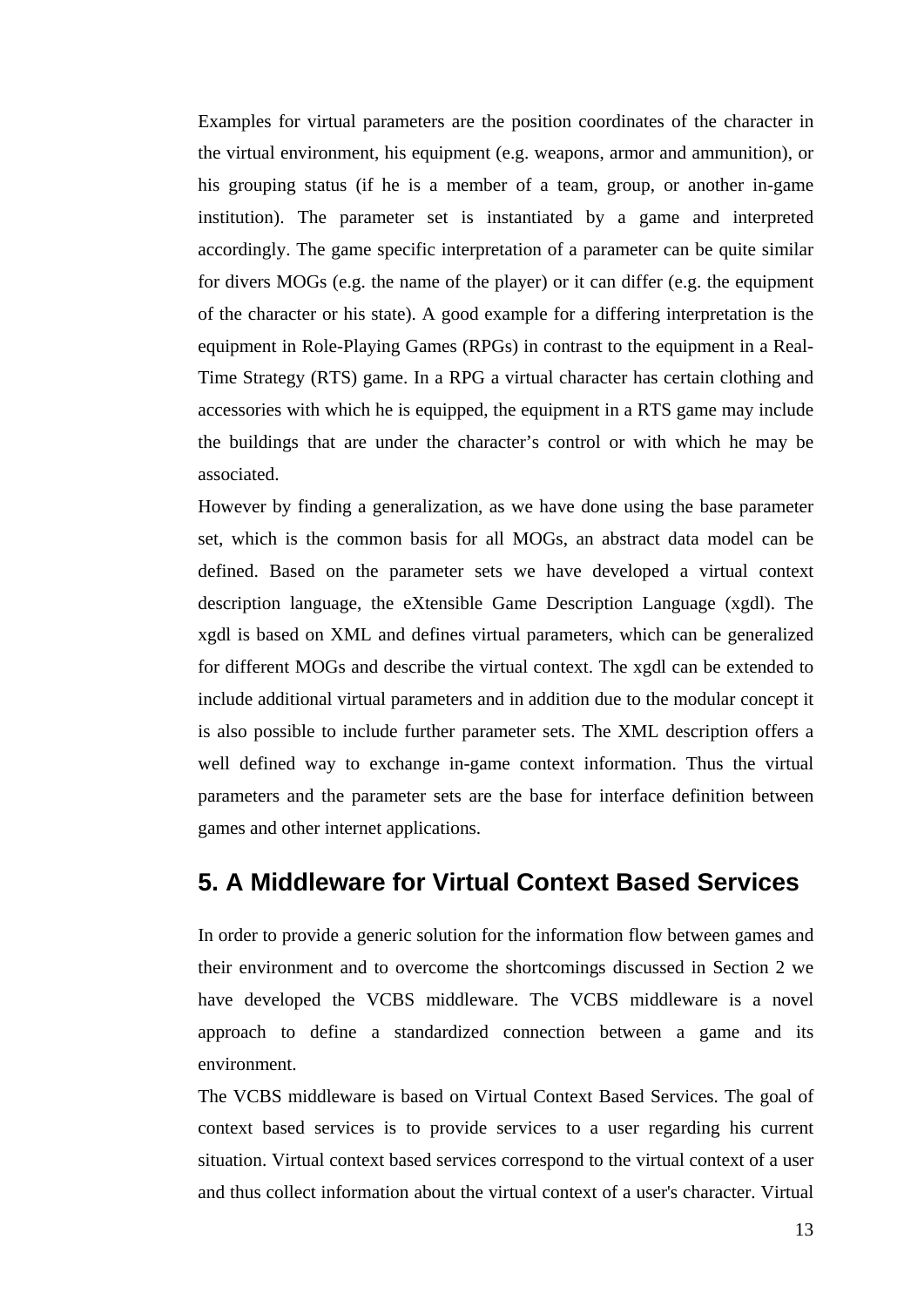parameters like location, experience, or equipment describing the virtual context can be used to select services which are suited to the user's current virtual situation. Those Services, which are appropriate for the virtual situation of a virtual character, are offered to the user. For example a service supporting group communication is offered to the user when he joins a group. The user can then decide whether to use a service or not. This is an important aspect of the VCBS. Gamers using VCBS services decide about service usage including what information about their virtual character is made available. For example if a gamer does not want to show his current in-game location to other users he will not use that kind of service. In-game information forwarded to the external services is constricted. Prior to service usage the gamer should be able to check which ingame information will be utilized by the service. Additionally information about service should be also available during service usage und some kind of service control mechanisms is needed. We have developed the Service User Interface (SUI) which is an extension to the user interface of the game. It includes different functions and is composed of different drop-down menus (see Figure 9).



#### **Fig. 9** Service User Interface (SUI)

The category *In Use* includes all services a gamer is currently using and provides additional information about them. *Available* includes all currently available services. Services a gamer wants to use any time they are available can be added to his *Favorites* so they will be automatically confirmed for him. The *Configuration* category includes options configuration of the service user interface such as appearance configuration and an ignore list including services the user never wants to use.

Services are offered to the gamer when they are available, except when they are on his ignore list. In most cases a service, which a user wants to use, must be first searched for and thus services that the user does not know about will only be found by chance. If a service is offered to the user, he knows that the service exists and then he is free to decide whether or not to use this service.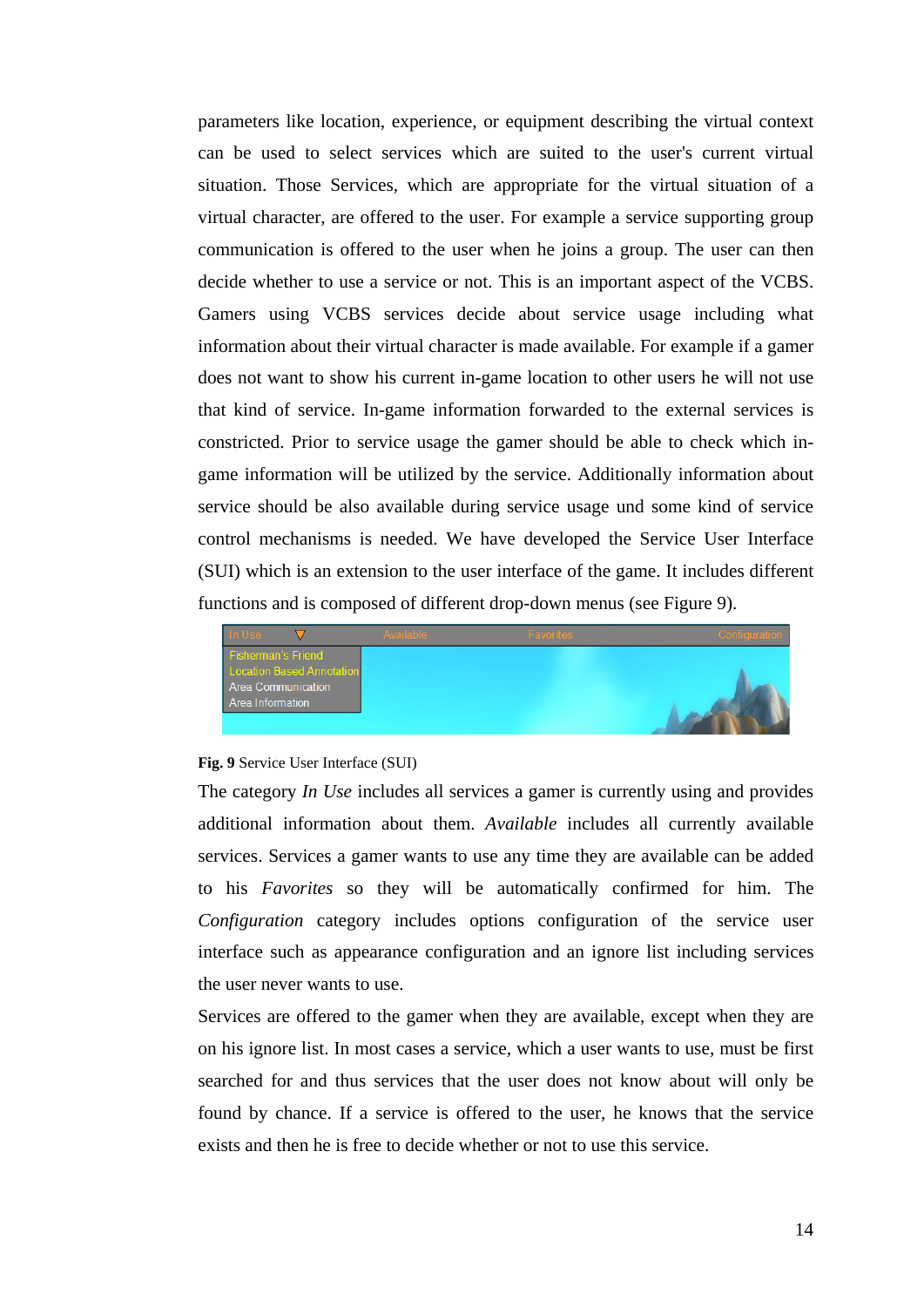The main goals of the VCBS middleware are to connect games with their environment and to enable community participation. The services are free to be developed by the community. The community can develop services which are then connected and integrated to the game with the VCBS middleware. This way new participation opportunities for the community are created. Additionally the VCBS middleware provides the same service interface for all MOGs so a gamer does not have to learn new tools, APIs, or programming languages every time there is an interest to create a service for a new game. In providing a service that is free of fees to the game community solutions can be found that are commonly used in other application areas (e.g. portals to sell and buy cars). The free service will then be made possible by covering the expenses through the collection of fees from professional service providers that use the VCBS middleware.

An overview of the information flow between a game and its environment through the VCBS middleware is given in Figure 10. The in-game context information is forwarded by the VCBS middleware and provided to the applications in the game environment. Information provided by external services in the game environment is transferred back and integrated into the game.



**Fig. 10** VCBS Middleware – Internal View and Information Flow between Game and Game Environment

The VCBS middleware includes capturing and processing of virtual parameters, virtual situation based filtering, forwarding of in-game context information, and integration of external information into the game. The middleware provides an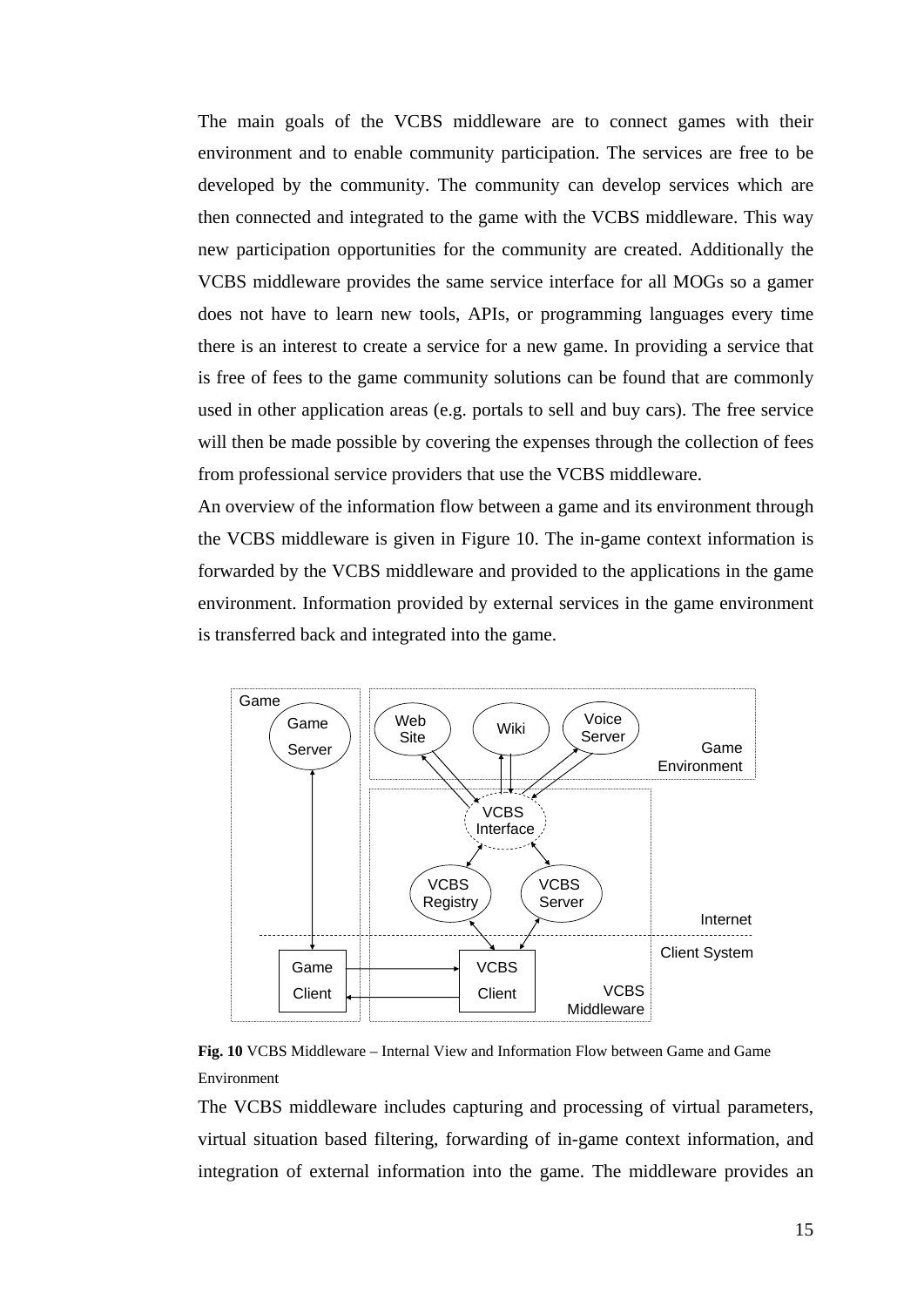interface for external services, which is based on the xgdl game description language.

#### **5.1 Virtual Situation Based Filtering**

One big issue in gaming research is the prevention of cheating ([24], [25]). To provide all context information anytime independently of the virtual situation would enable abuse of information. For example, in a competition between gamers it would be an unfair advantage if the position information of the gamer's character was available to the other gamer(s) to see. It would be an unfair advantage to the gamer's opponents as he will thus always be visible to them. To prevent the abuse of in-game information and to be able to provide information which is harmless, the forwarding of in-game information is regulated by the VCBS middleware. Instead of allowing his position to be visible anytime, this information is provided only after any virtual combat, when it is harmless and helpful, maybe in the pursuit of friends,

A regulation of the information flow can be realized by including a filtering mechanism for in-game information based on virtual context. Virtual context defines the virtual situation therefore regarding the virtual context of a gamer's character it can be decided which information about his current situation should be forwarded to the game environment.

This situation dependent information filtering is based on rule sets. The rule set can be defined by the game developers which then can be integrated into the VCBS middleware. It is nessesary to provide such an influence opportunity for the game developers because they are responsible to keep their game fair and balanced. If any in-game information is accessible at any time fairness can no longer be guarantied causing harm or even ruin of game and game play. The rule sets are also based on virtual parameters and can be defined in the same granularity as the game descriptions. So on one hand for any game it is possible to define rules that ensure that information which could be used to the disadvantage of the gamer is not accessible. On the other hand in-game context information can be made accessible any time else. An example rule allows that the virtual position of a gamer's character is only accessible if the character is not in combat with other gamers. Therefore, depending on the situation, whether or not the character is not in combat (or is fighting against the virtual environment, pve - player versus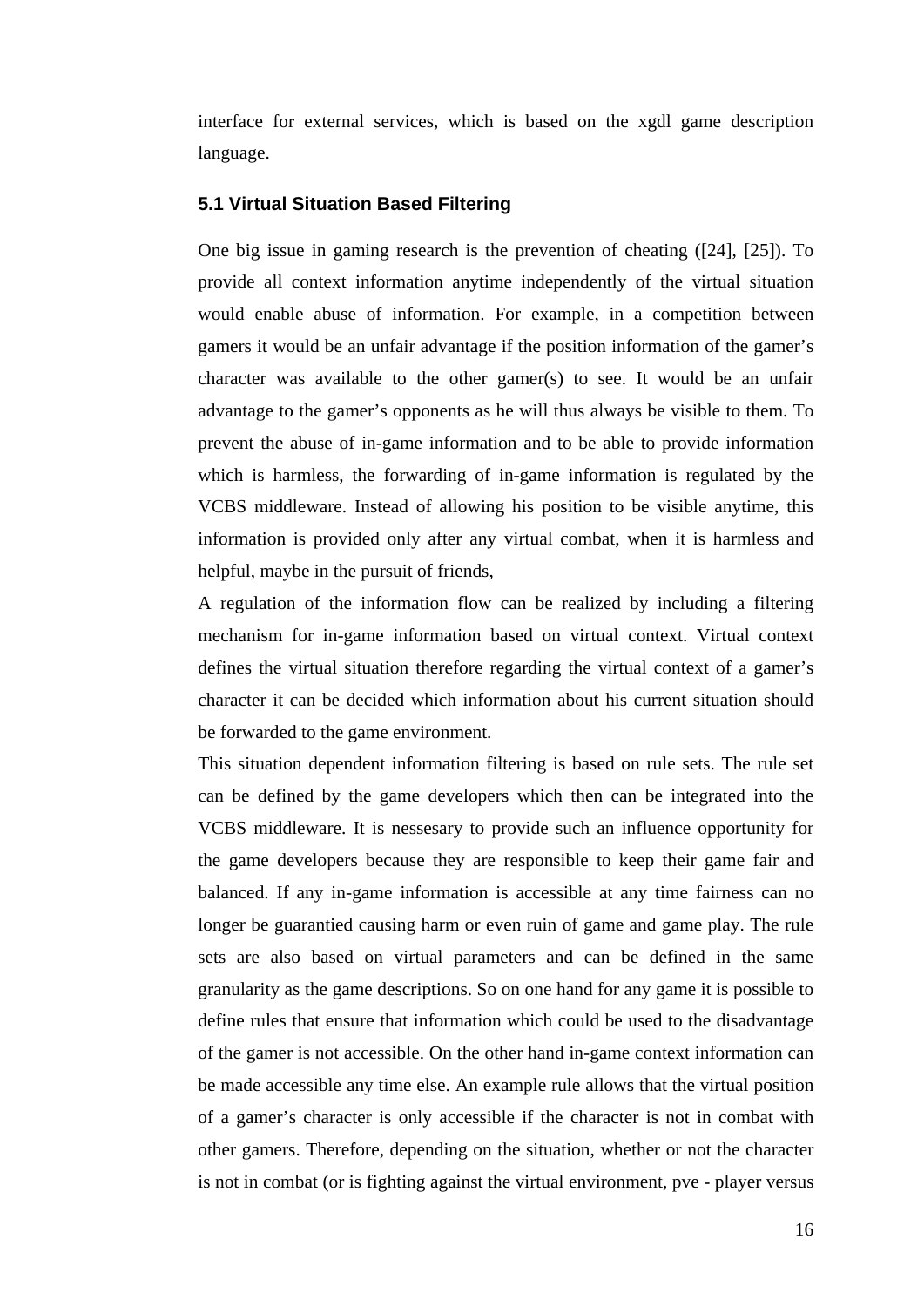environment) or is fighting against another character (pvp - player versus player) will determine whether or not his in-game position will be forwarded to the game environment.

#### **5.2 VCBS Middleware Architecture**

The VCBS middleware supports both directions of the information flow. It defines an interface to the game for the capturing of in-game parameters (virtual context information). The captured in-game information is provided to the game environment where it can then be accessed by various applications. And it provides an interface for the in-game provision of data from external services. Additionally, external services processing the virtual context information can provide data the gamer needs in his current situation inside the game through VCBS middleware. An example service which is using both directions of the information flow is a service supporting gamers fishing in the virtual world ("Fisherman's Friend"). The "Fisherman's Friend" service is offered to a gamer when he is standing near a virtual lake or river and equips a fishing rod. When the gamer is using the service, information about his fishing trip, such as the fish he catches, is transmitted to the external service database. On the other side the service derives statistical information from the captured values and transmits this additional information, which is then offered to the gamer. Now the gamer can check what species can be caught and with which probability, if the waters is suited for his fishing skill, and what other fishing sites might appeal to him.

The architecture of the VCBS middleware consists of three base components (see Figure 11) [9]: an interface to the game client and to the user (**VCBS Client**), servers for information processing, regulation of the information flow and forwarding of in-game information (**VCBS Server**) and a management component (**VCBS Registry**). Also the VCBS middleware defines an interface (**Service Interface**) for external services.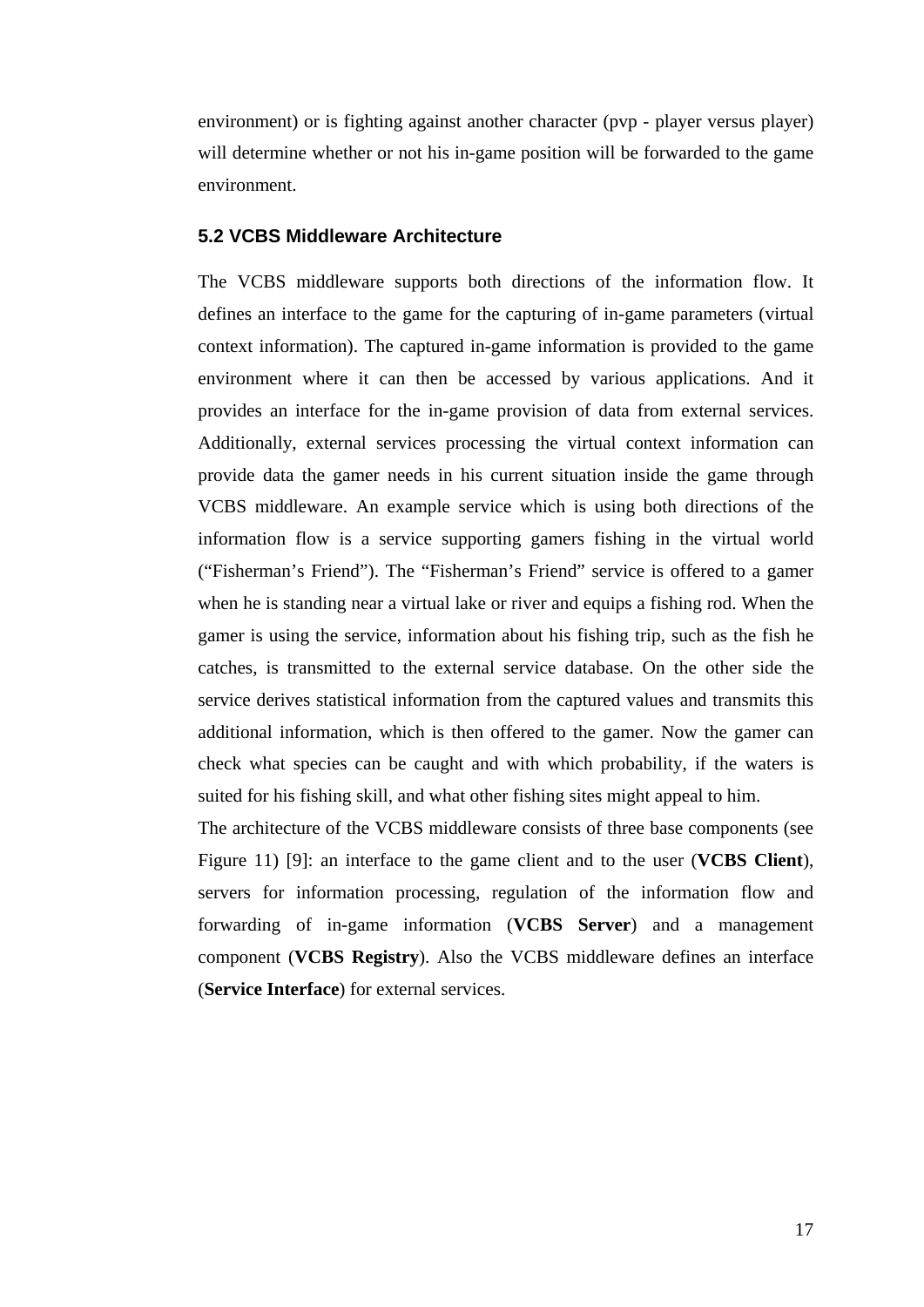

**Fig. 11** VCBS Middleware Architecture Overview

The **VCBS Registry** performs the administration tasks of the middleware. It manages the users of the VCBS middleware, the different VCBS Servers and all registered external services. To use a service as "Fisherman's Friend" with the middleware it has to perform a *service registration* (1). Once registered, a service is distributed to the VCBS servers and thereafter can be offered to the VCBS users. The VCBS Registry distributes the active users to the different VCBS Servers to do load balancing and ensure the scalability of the middleware. The Servers are updated by the Registry using *status updates* (2).

The **VCBS Client** utilizes a connection to the game and provides an interface for the user. It is located on the user system. The VCBS Client performs the registration and authentication of the user with the VCBS Registry (*client registration* (3)). Our vision is that game developers use a common interface for exchange of virtual parameters and external information, but unfortunately such common solutions are hard to accomplish. Thus, to connect the VCBS Client to different games we are currently using game plug-ins. These plug-ins facilitate connections with different APIs used by game developers and provide exchange of virtual parameters and external information. The VCBS Client is implemented in a modular way and easily extendable. The VCBS Client captures and transmits the virtual parameters to a VCBS Server (*client information* (4)). The VCBS Server checks whether the service the users currently uses are still valid and if new services have become valid based on the client information. If a new service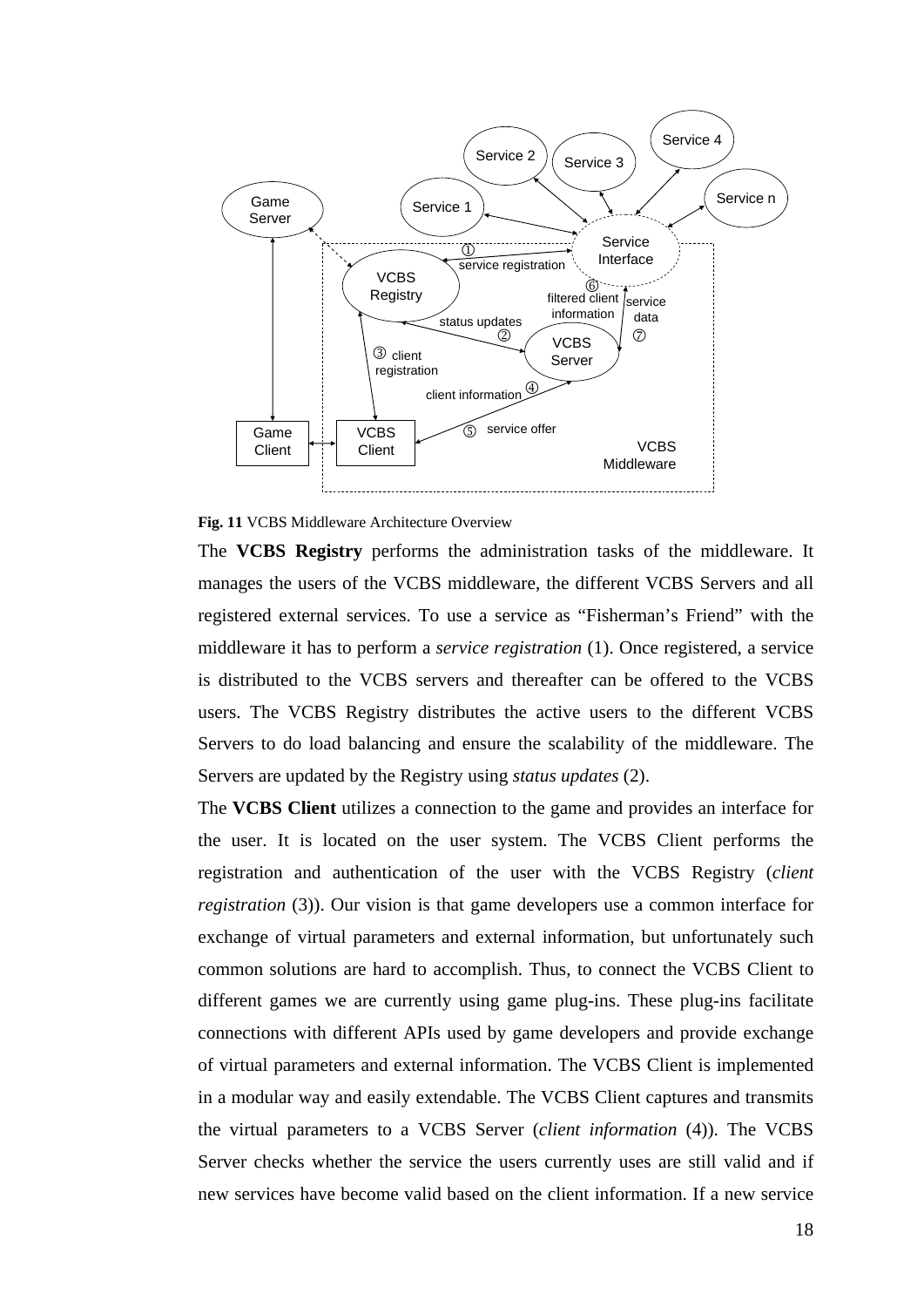is available a *service offers* (5) is send to his VCBS Client. For example a user has changed his location and is now standing beside a virtual lake and his equipment contains a fishing rod that means he now meets the requirements for the "Fishermen's Friend" service. Some time later in a client information update the user is still standing at the same location but exchanged his fishing rod with a sword, then the VCBS Server informs the VCBS Client and negates the respective service offer.

A **VCBS Server** uses in-game information to determine services suited to the users virtual context. When the user approves a proposed service the VCBS Server forwards the *filtered client information* (6) to the external service if the required parameters are valid regarding the rule sets for situation based filtering. The forwarded information depends on the service, i.e. for the "Fishermen's Friend" service virtual parameters including location, equipment and loot information are required. Then the external services can utilize the in-game information (e.g. calculate fishing statistics out of the virtual information), can present this information (e.g. on a website) and can send *service data* (7) to the VCBS Client. The VCBS Client then integrates the external information into the game. For "Fisherman's Friend" the external information which is integrated into the game by the VCBS Client contains the name of the current fishing site, information about fish which can be caught there, and the difficulty of the waters (see Figure 12). Expanding the given information to provide more or more detailed information is easily possible.



**Fig. 12** Information Provision of the "Fisherman's Friend" Service

When the virtual situation of the user has changed and a service is not appropriate anymore, the VCBS Server stops forwarding the in-game information to the service.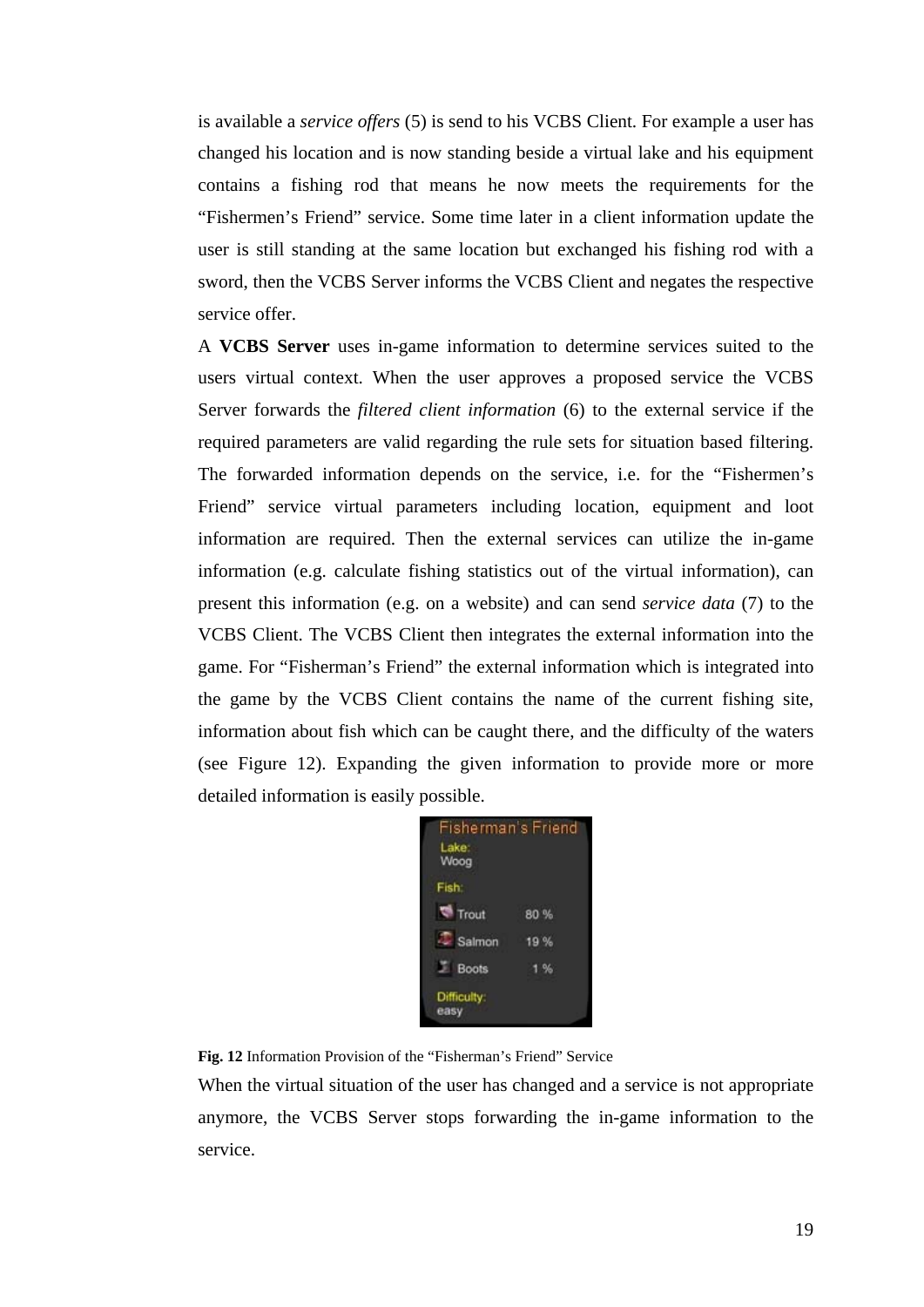## **6. Examples for Virtual Context Based Services**

In the following section we show two examples of Virtual Context Based Services. We have implemented those examples and tested regarding functionality and usability. As a proof of concept for our generic approach we choose two utilization examples that are game independent. The virtual location based annotation service is appropriate for MMOGs with huge worlds. Our second example the virtual context aware dynamic voice communication service is in addition genre independent.

#### **6.1 Virtual Location Based Annotation**

MOG worlds are huge. There is plenty of virtual space to be explored by gamers and even teams of gamers spend much time to completely discover certain areas of continents that are part of the virtual world. To effectively discover the world teams use wikis and other documentation tools to share the advances of the team members. With Virtual Context Based Services it is straight forward to collect user annotations within a game, merge this information with the user's location context and provide it to an external service like a wiki. The service application stores the annotations of all users using this service functionality in the game. We have developed a location based annotation service on top of the VCBS concept using the VCBS middleware, a World of Warcraft add-on and a simple web service (the location based annotation service) to store and share annotations.

In World of Warcraft the gamer can describe a situation or object by annotating his current location. A small window pops up where he can write down a text annotation. This window also shows his current location. The VCBS client captures this information and converts it into a valid xgdl context description. The xgdl description is processed by the VCBS Server, which sends it to the location based annotation service together with the gamer's annotation. The service stores the annotation and links it to the user and his friends. The next time he or his friends approaches the virtual location of an annotation a window pops up showing the description of the situation or object which was annotated at this location (see Figure 13).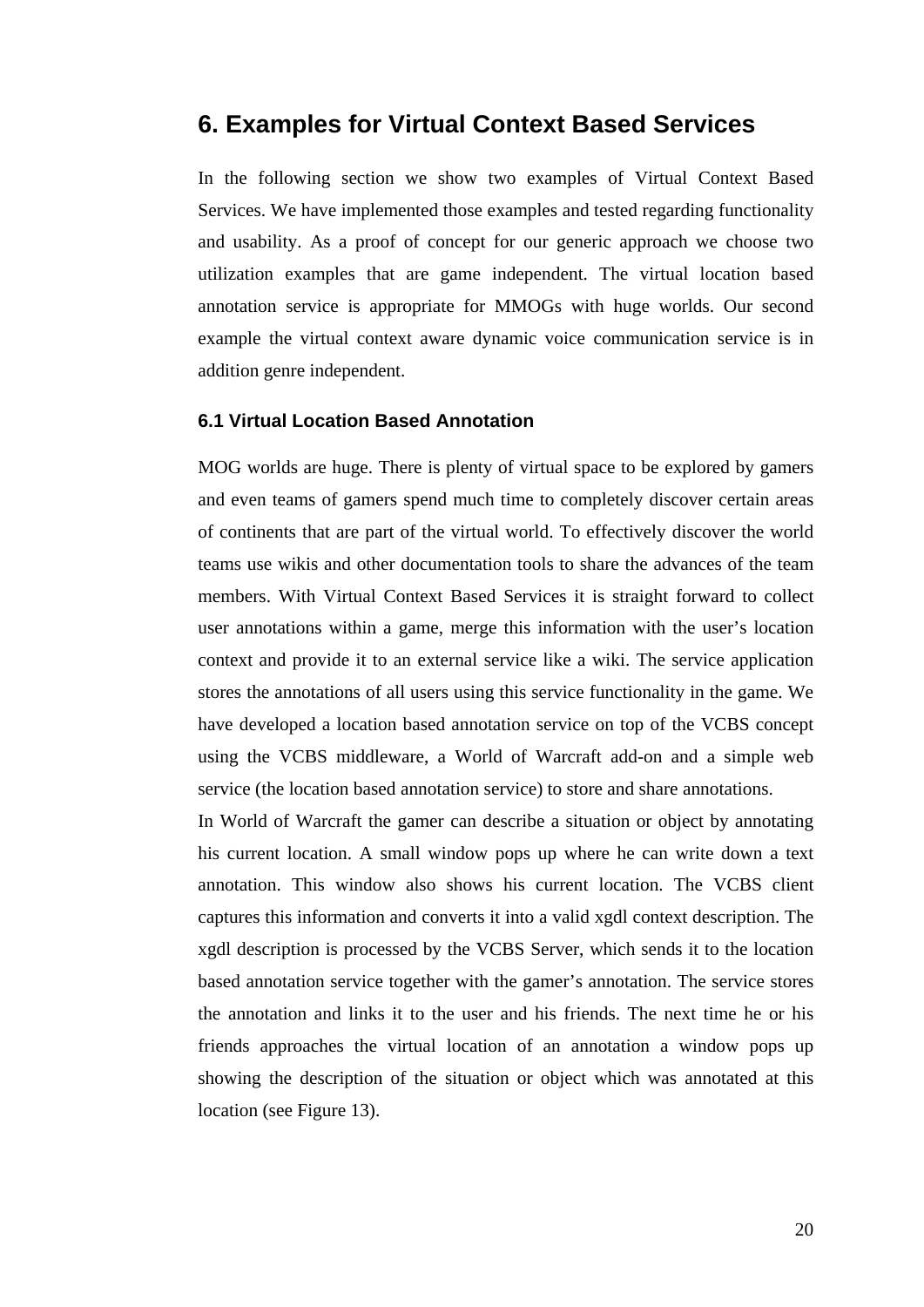

**Fig. 13** Virtual Location Based Annotation Service

The location based annotation service is a simple asynchronous service provided for gamers. Beside using it for a "documentation of the virtual world" it can be applied for other use cases for example in paper chase events within the virtual world.

### **6.2 Virtual Context Aware Dynamic Voice Communication**

For team communication in real-time voice communication is used because chat massages are not feasible for time critical game situations. Normally external tools are used for voice communication which support static chat channels for more than 40 players. Static chat channels and their dedicated participants can not be reorganized while playing a game without switching to the voice client.

In [26] we introduced a concept for dynamic voice communication for competitive and tactical team-play in Multiplayer Online Games based on templates. With a template a team leader can pre-plan common situations for upcoming tasks (see Figure 14). The game dependent communication hierarchy is shown at top of Figure 14. In the planning phase the team leader decides to focus on two possible template configurations (see b) and c)). The fallback configuration a) matches the static channel configuration, providing a single chat room including all team members. The planned tactical variants b) and c) show the benefit of the dynamic voice communication concept. Both configurations introduce sub-team leaders and the creation of dynamic channels. In the game the team leader can switch through the templates and thus distribute the team members to different chat rooms according to the current game situation.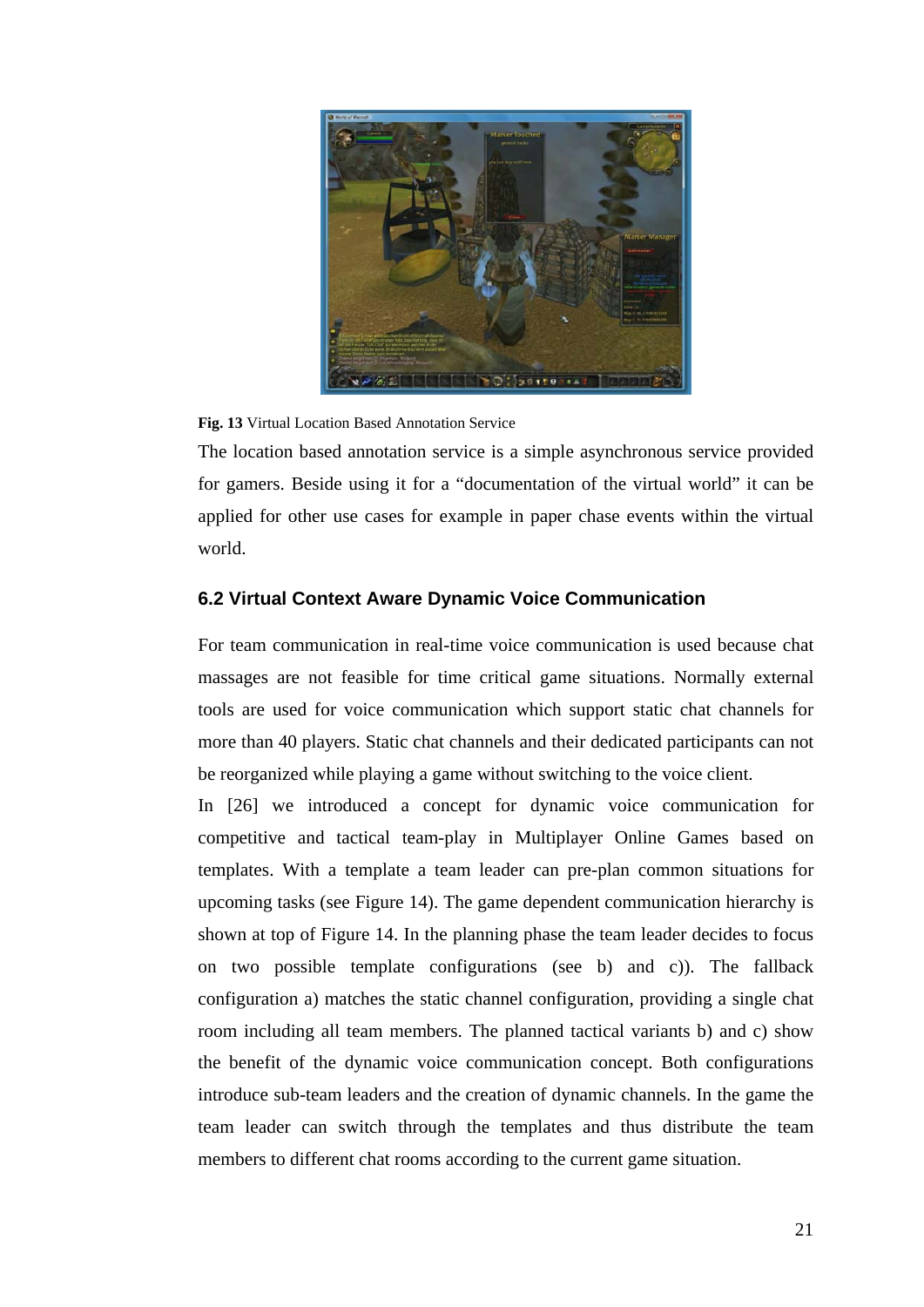

This allows more parallel communication than in single static chat channels. With Virtual Context Based Services a service for dynamically managing of chat channels based on the virtual context of the gamer is possible. The virtual context aware dynamic voice communication service can automatically add friends seen in the virtual world to the own chat channel, distribute team members automatically into different chat rooms or realize a location based sound and volume control in the virtual world.

## **7. Summary**

In the future development of Massively Multiuser Online Games gaming communities and the enhancement of gaming experience are important issues. MOGs live through gamer participation and growing communities. Especially in the MMOG market which is highly competitive, the binding of a critical mass of users to a game is not only important for its growth, but determines its success or failure [27]. The support of community development in the game [28] and in the game environment improves the binding of the user to the game and thus by itself one success factor. Only MMOGs with strong communities can be successful in the end.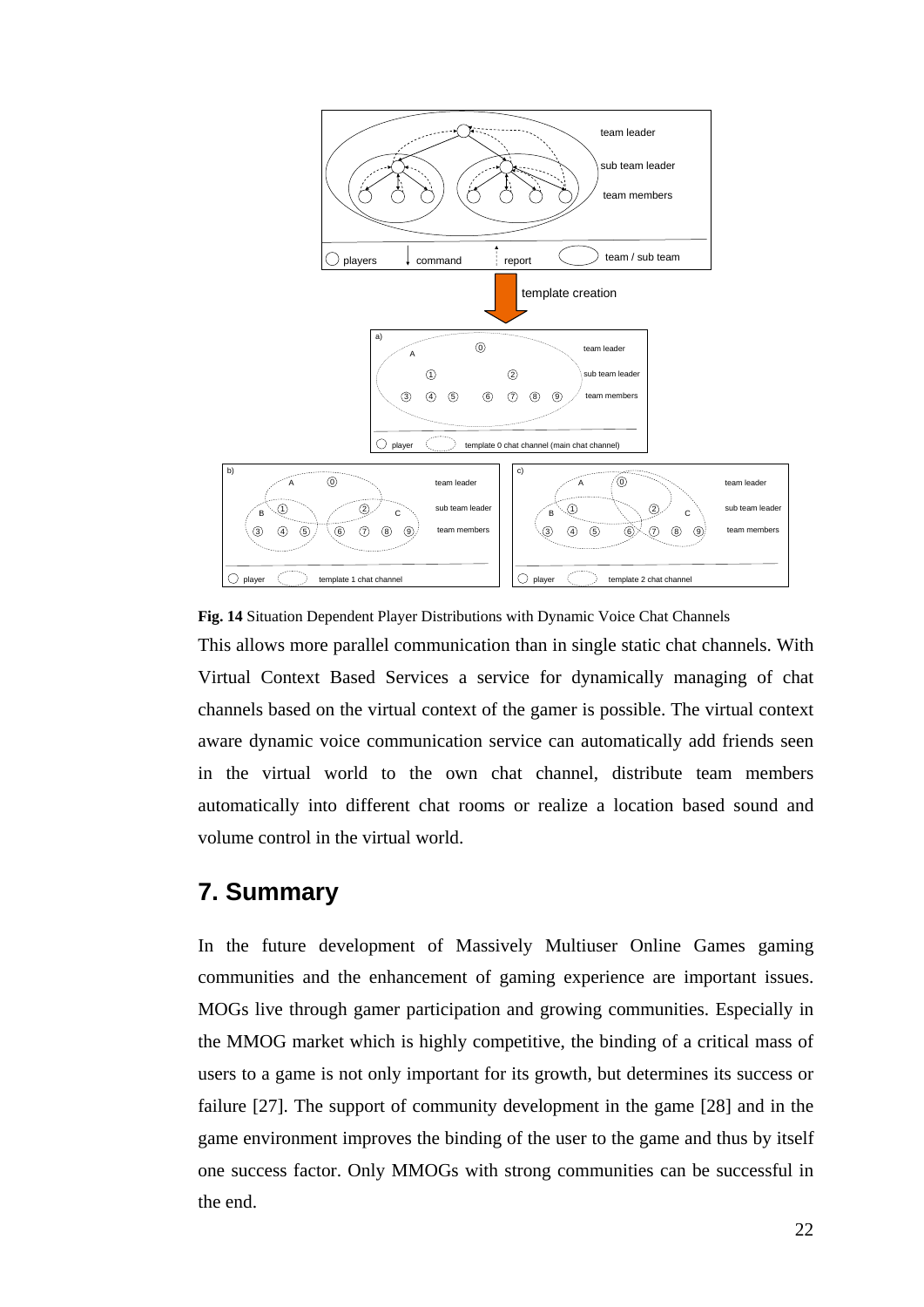Game developers and publishers begin to understand that game communities mean formidable additional power to the development of the virtual world they provide. To utilize a creative participation of the community and to establish an information exchange between games and their environment a generic game and genre independent solution is required. With our concept of Virtual Context Based Services and the implementation of the VCBS middleware we provide a solution for both of these issues.

We have analyzed Multiplayer Online Games and game environments to develop strategies how gamers in virtual worlds can be supported and an information flow for supporting community participation can be realized. To support a gamer in a virtual environment his virtual situation has to be taken into account. This virtual situation is defined by the virtual context of the gamer and can be described using virtual parameters. We have developed a description language for virtual context based on virtual parameters, the extensible game description language (xgdl). With xgdl we can completely describe any context of a gamer in a MOG from general information up to game specific complex information. Based on the description of virtual context Virtual Context Based Services can be realized and services supporting users in virtual worlds can be applied to MOGs.

To support the information flow between a game and applications in the game environment we have developed the VCBS middleware. The VCBS middleware provides consistent interfaces to connect games and external services and situation dependent user support. The middleware facilitates the transparent transport of information in both directions. Multi-purpose services can be created to be used with the VCBS middleware as the examples in section 6 show. Using a middleware enables the integration of community created services into a game and provides means for creative community participation. Regarding the virtual situation of a gamer the service can be customized and information provided while a gamer is playing in the virtual world of a game can be utilized in the game environment. Additionally current services like third party voice communication systems can be improved.

Using the VCBS middleware improves support for gamers, minimizes interruptions in the gaming flow, and additionally increases the participation of the gaming community in the adding to the collective gaming experience. Thus,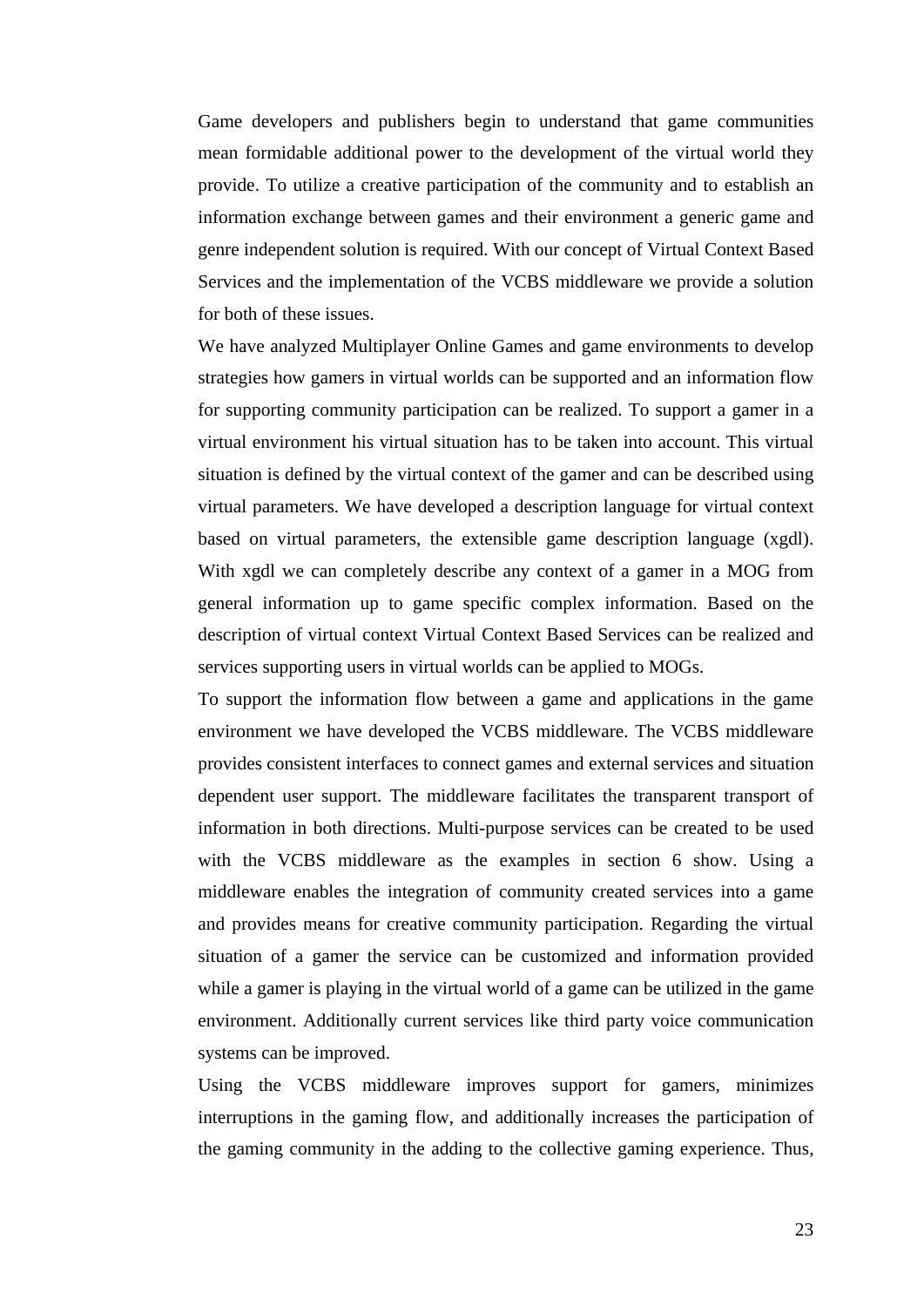the VCBS middleware adds a high value to the further development and improvement of Massively Multiuser Online Games in the future.

## **8. References**

- 1. Guildwiki: a wiki guide for ArenaNet's Competitive Online RPG, Guild Wars, http://guildwars.wikia.com/wiki/Main\_Page, last accessed 17.12.08
- 2. MTW, http://www.mymtw.com/cms/front\_content.php?idcat=12, last accessed 17.12.08
- 3. THOTTBOT: World of Warcraft Database, http://thottbot.com/, last accessed 17.12.08
- 4. TeamSpeak Systems: TeamSpeak, http://www.teamspeak.com/, last accessed 17.12.08
- 5. Maxis, Electronic Arts: Spore, www.spore.com, last accessed 17.12.08
- 6. Media Molecule, Sony Computer Entertainment: LittleBigPlanet, www.littlebigplanet.com, last accessed 17.12.08
- 7. Blizzard Entertainment: World of Warcraft, www.worldofwarcraft.com, last accessed 17.12.08
- 8. Curse.com, http://www.curse.com/, last accessed 17.12.08
- 9. Bergsträßer S., Hildebrandt T., Rensing C., Steinmetz R. A Middleware for the Controlled Information Exchange between Online Games and Internet Applications. In: 16. ITG/GI - Fachtagung Kommunikation in Verteilten Systemen 2009 - KiVS 2009, Kassel, Germany*,*  March 2009
- 10. Activision: Enemy Territory: Quake Wars, Official PC Stats Site, http://stats.enemyterritory.com/, last accessed 12.01.09
- 11. Blizzard Entertainment: The World of Warcraft Armory, http://eu.wowarmory.com/, last accessed 12.09.08
- 12. ESL: ESL Wire, http://www.esl.eu/de/wire, last accessed 10.09.08
- 13. Valve: Steam, http://store.steampowered.com/, last accessed 12.01.09
- 14. Viacom: Xfire Gaming Simplified, http://de.xfire.com/, last accessed 12.01.09
- 15. buffed.de: Das Portal für Onlinespiele, http://www.buffed.de/, last accessed 12.09.08
- 16. xchar: WoW meets real life, http://www.xchar.de/, last accessed 10.09.08
- 17. Görtz M.: Effiziente Echtzeit-Kommunikationsdienste durch Einbeziehung von Kontexten. PhD thesis, Technische Universität Darmstadt, 2005. http://elib.tu-darmstadt.de/diss/000592/.
- 18. Bergsträßer S., Hildebrandt T., Lehmann L., Rensing C., Steinmetz R. Virtual Context Based Services for Support of Interaction in Virtual Worlds. In: Grenville Armitage: Netgames 2007, 6th Annual Workshop on Network and Systems Support for Games, p. 111--116, Melbourne, Australia, September 2007
- 19. Schmitt J., Kropff M., Reinhardt A., Hollick M., Schäfer C., Remetter F., Steinmetz R.: An Extensible Framework for Context-aware Communication Management Using Heterogeneous Sensor Networks. no. TR-KOM-2008-08, November 2008.
- 20. Goertz M., Ackermann R., Schmitt J., Steinmetz R.: Context-aware communication services: A framework for building enhanced ip telephony services. In International Conference on Computer Communications and Networks (ICCCN), pages 272-279, October 2004.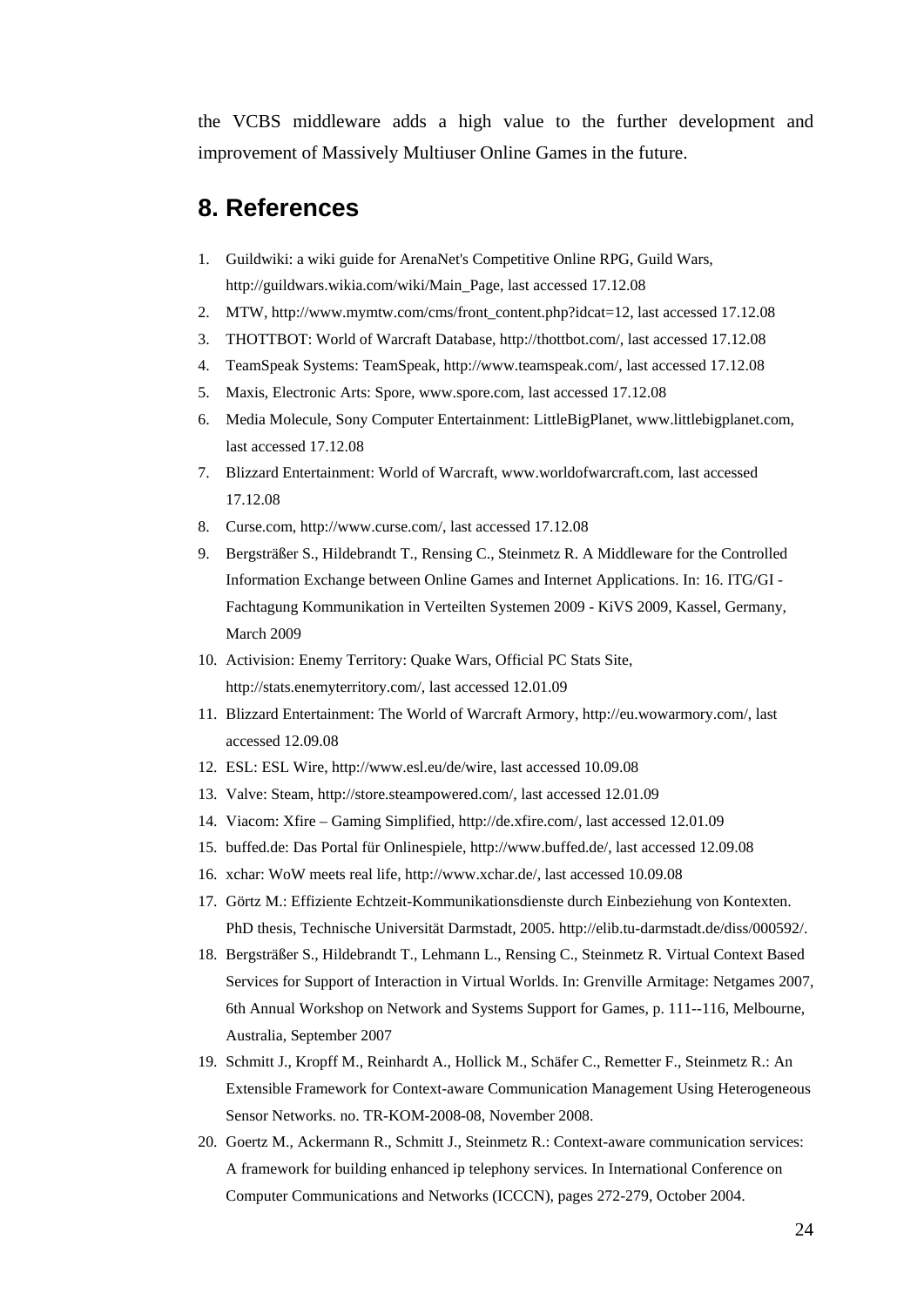- 21. Moschgath M.-L.: Kontextabhaengige Zugriffskontrolle fuer Anwendungen im Ubiquitous Computing. PhD thesis, Technische Universitaet Darmstadt, 2005.
- 22. Schilit B., Adams N., Want R.: Context-aware computing applications. In IEEE Workshop on Mobile Computing Systems and Applications, Santa Cruz, CA, US, 1994.
- 23. Singh A., Acharya A.: Using session initiation protocol to build context-aware voip support for multiplayer networked games. In Proceedings of 3rd ACM SIGCOMM workshop on Network and system support for games, 2004.
- 24. Chambers C., Feng W., Feng W., Saha D.: Mitigating information exposure to cheaters in real-time strategy games. In Proceedings of the international Workshop on Network and Operating Systems Support For Digital Audio and Video (NOSSDAV '05), Stevenson, Washington, USA, June 13 - 14, 2005
- 25. Li K., Ding S., McCreary D., Webb S.: Analysis of state exposure control to prevent cheating in online games. In Proceedings of the 14th international Workshop on Network and Operating Systems Support For Digital Audio and Video (NOSSDAV '04), Cork, Ireland, June 16 - 18, 2004
- 26. Hildebrandt T., Bergsträßer S., Rensing C., Steinmetz R. Dynamic Voice Communication Support for Multiplayer Online Games. In: Netgames 2008, 7th Annual Workshop on Network and Systems Support for Games, p. 111--116, Worcester, USA, 2008
- 27. Strain, J.: How to create a successful MMO, Games Convention Developers Conference (GCDC), Leipzig, 2007, http://eu.guildwars.com/press/article/jeffgc2007/
- 28. Ducheneaut, N., Yee, N., Nickell, E., Moore, R. J: The life and death of online gaming communities: a look at guilds in world of warcraft. In Proceedings of the SIGCHI Conference on Human Factors in Computing Systems, San Jose, California, USA, April 28 - May 03, 2007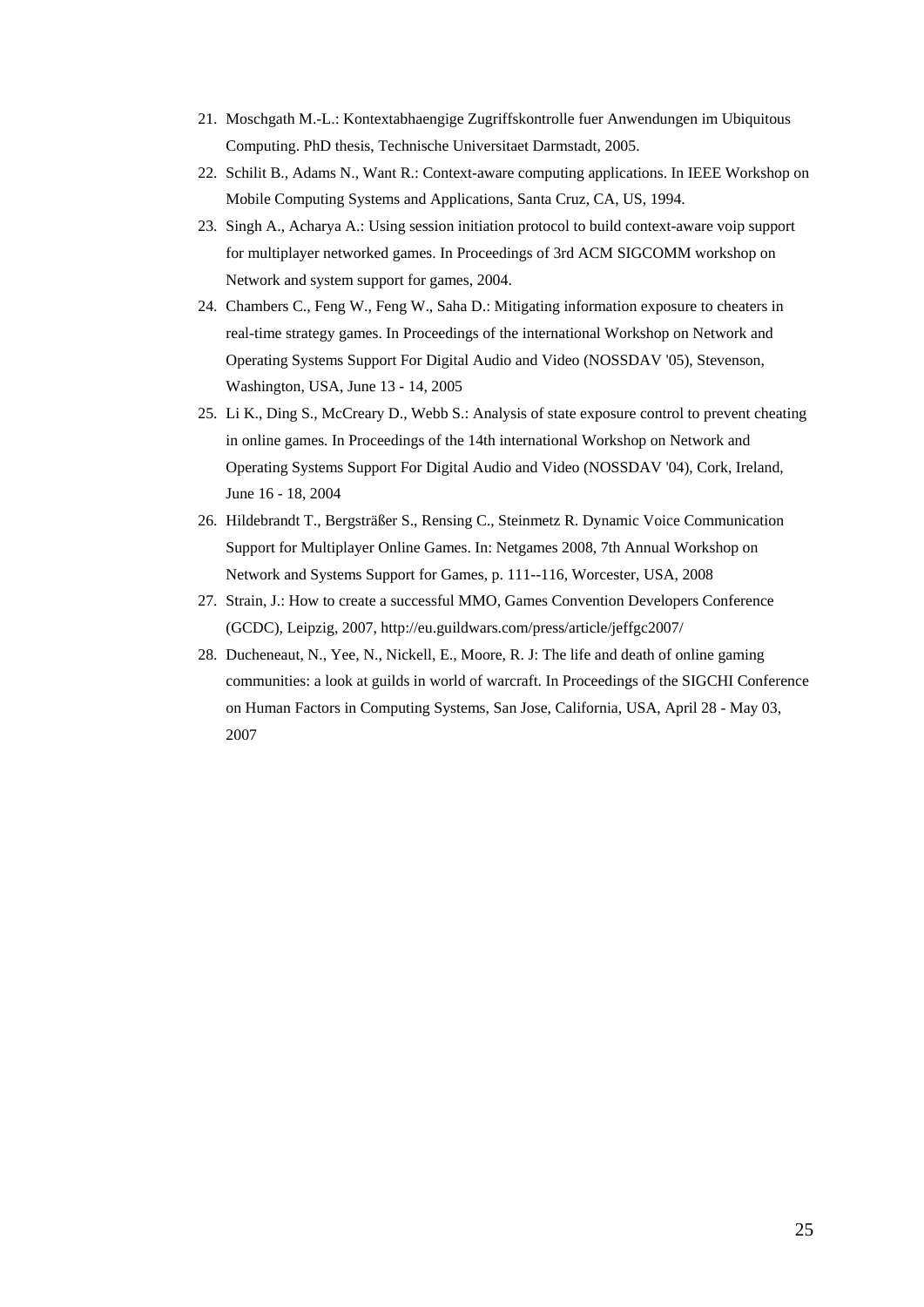

**Sonja Bergsträßer** is working at the Multimedia Communication Lab at Technische Universität Darmstadt. She graduated in 2005 with a diploma in computer science. She is PhD student at Technische Universität Darmstadt and research training group fellow. Her research interests cover the areas of networked gaming and context aware communications with a focus on utilization of virtual context information and service provision in virtual environments.



**Tomas Hildebrandt** is a PhD student at the Multimedia Communications Lab of Technische Universität Darmstadt. In 2001 he graduated as Dipl.-Inform. from the Technische Universität Darmstadt. His research interests lie in the area of networked gaming, especially the technical challenges in the community driven environment of multiplayer online games lie in his focus.



**Dr.-Ing. Christoph Rensing** completed his PhD thesis in 2003 on "A policy-based access control architecture for the Multi-Service Internet". He works as research group head at the Multimedia Communications Lab at Technische Universität Darmstadt leading a team of researchers in the area of Knowledge Media. In addition he is research consultant at the Hessian Telemedia Technology Competence Center. He has published more than 60 papers in national and international conferences and journals. Dr. Rensing is a member of the ACM, and GI.